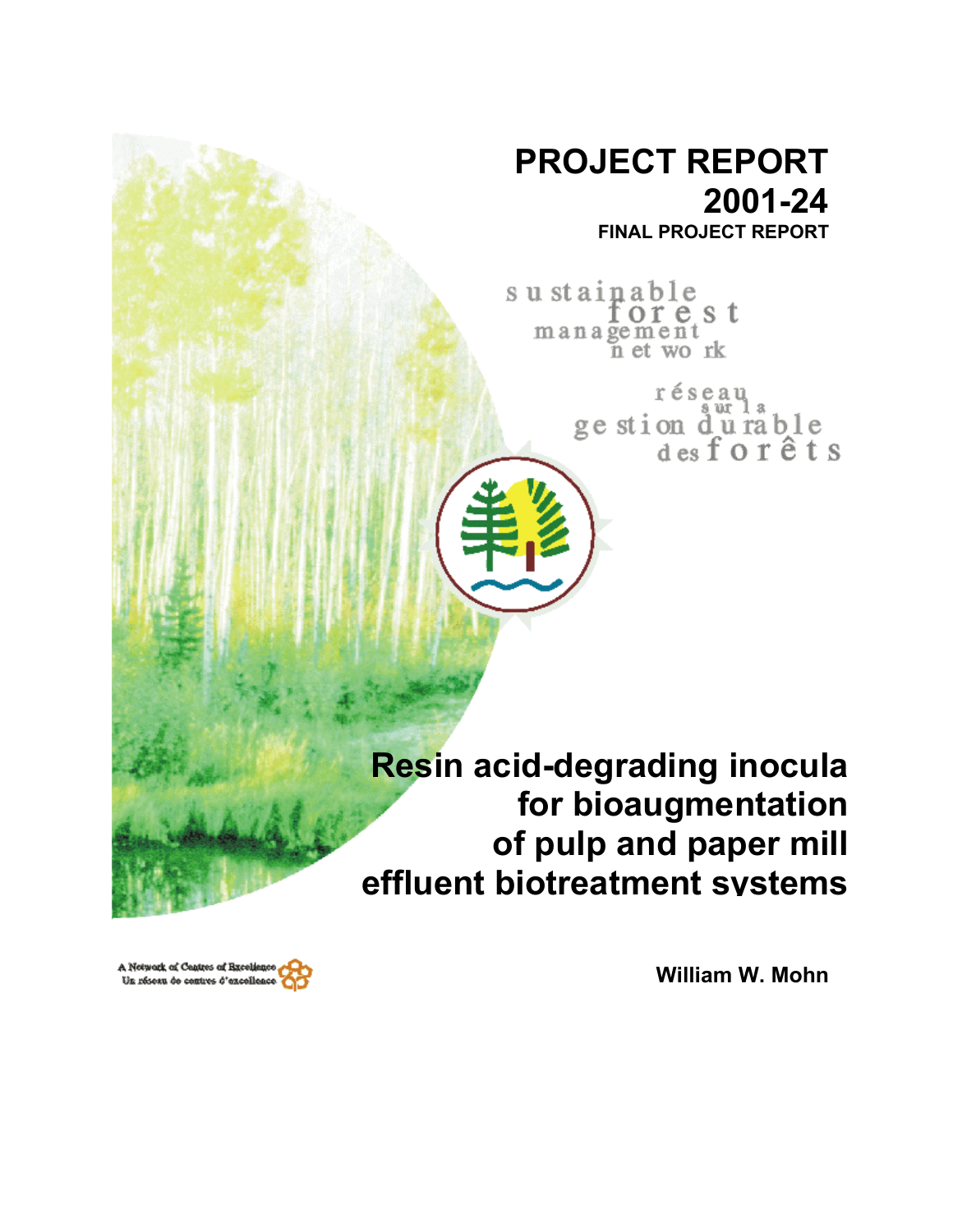For copies of this or other SFM publications contact:

Sustainable Forest Management Network G208 Biological Sciences Building University of Alberta Edmonton, Alberta, T6G 2E9 Ph: (780) 492 6659 Fax: (780) 492 8160 http://www.ualberta.ca/sfm

ISBN 1-55261-134-5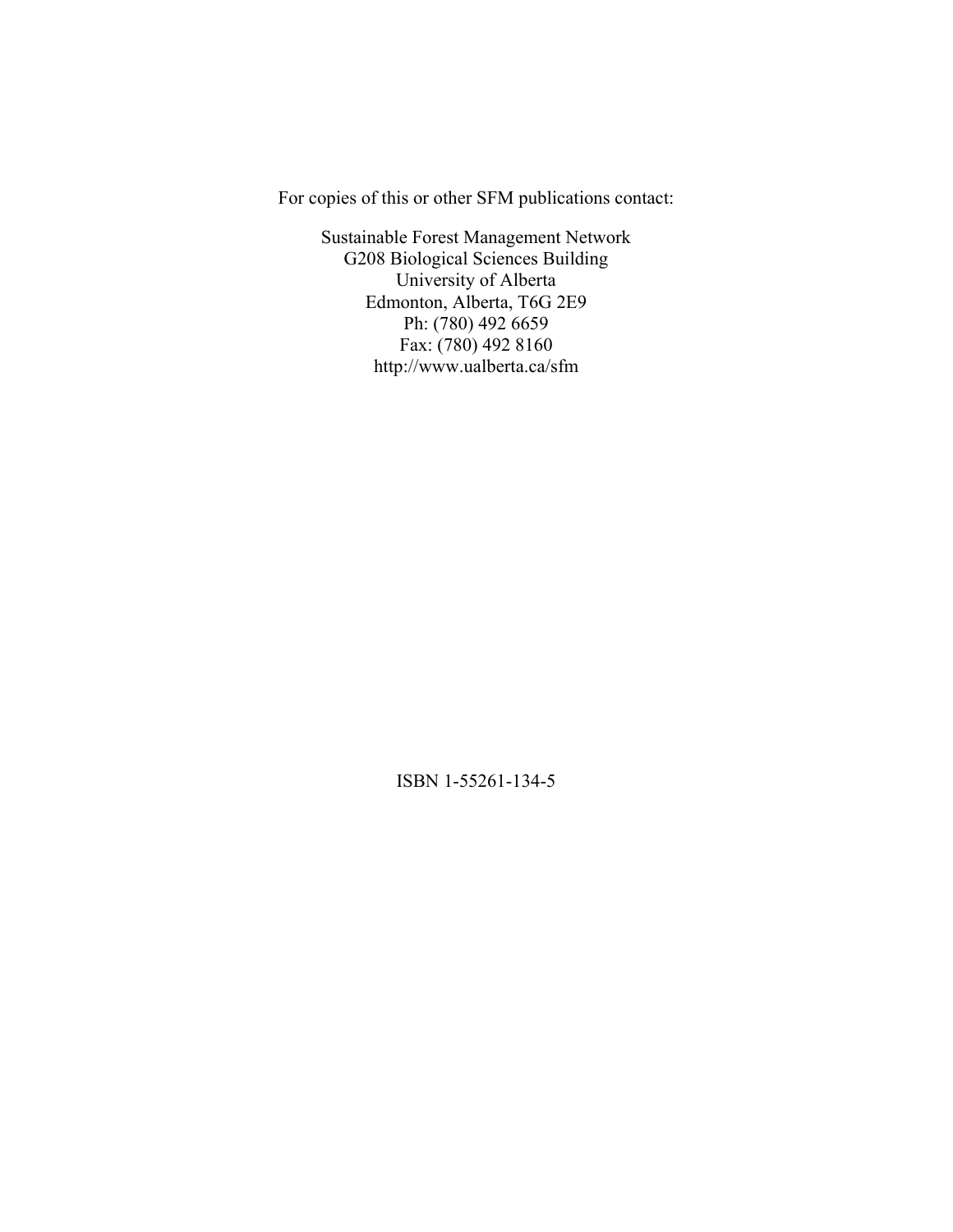# **Resin acid-degrading inocula for bioaugmentation of pulp and paper mill effluent biotreatment systems**

SFM Network Project: Biotechnology for detoxication of pulp and paper mill effluents

by

**William W. Mohn** 

Department of Microbiology & Immunology, and Pulp & Paper Centre, University of British Columbia

**May 2001**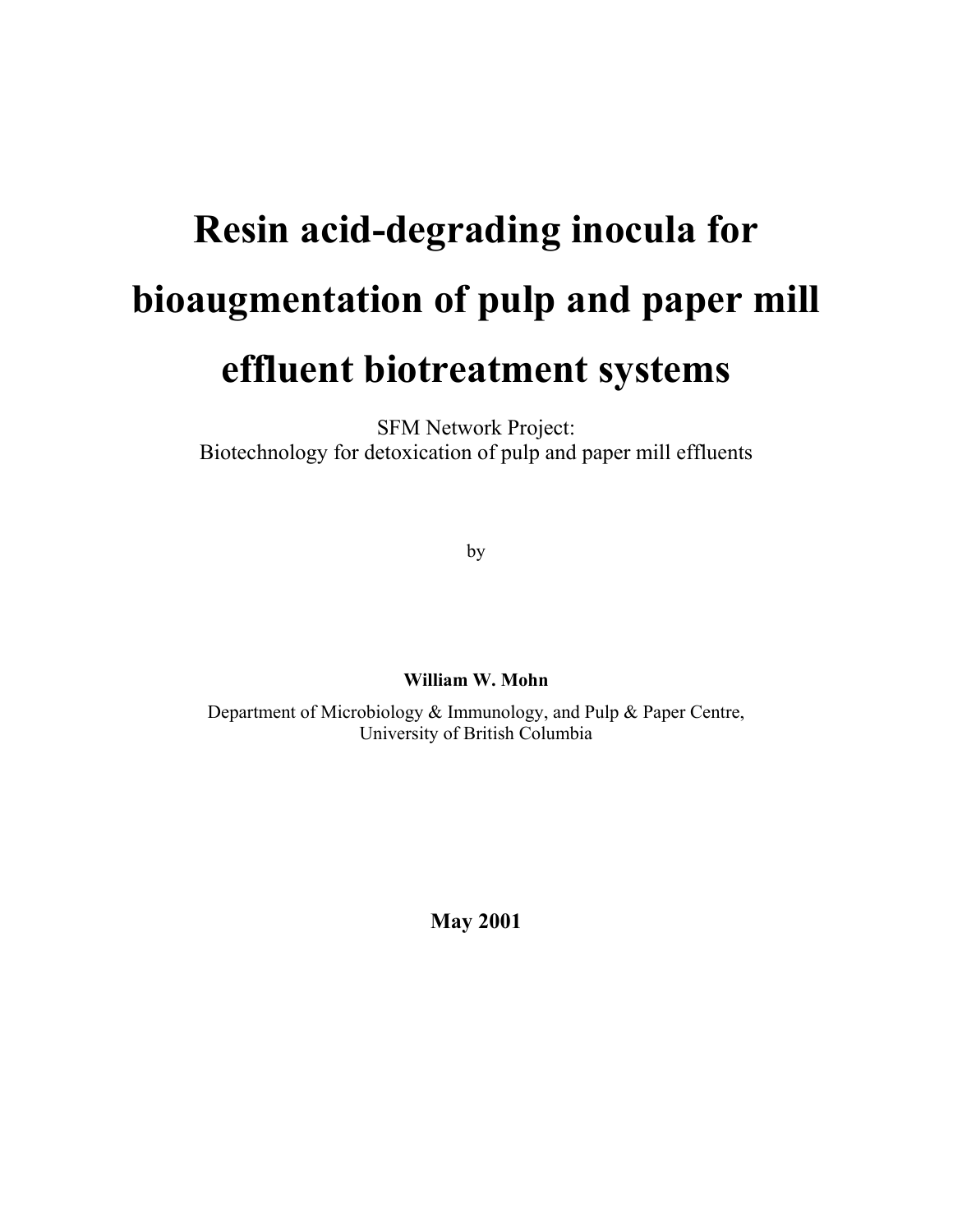#### **EXECUTIVE SUMMARY**

Removal of resin acids is a critical function of biotreatment systems for pulp and paper mill effluents. Perturbations of these systems, such as black liquor spills in a pulp mill, can result in inhibition of resin acid biodegradation activity and breakthrough of resin acids in system discharges. Bioaugmentation with resin acid-degrading bacteria may be a practical response to inhibited biotreatment systems or means to prevent inhibition.

Resin acid-degrading bacteria were isolated, characterized and tested for their abilities to function as inocula for biotreatment systems. The range of environmental conditions that can be tolerated by these organisms was investigated. Strains were identified that tolerated extreme temperatures. Putatively nitrogen-fixing organisms were also isolated. Isolates were also characterized with respect to their phylogeny and their catabolic capabilities, including the range of resin acids on which they can grow. In all, over 18 unique isolates were characterized in detail.

Various stresses were tested for their effects on microbial communities of activated sludge and aerated lagoon biotreatment systems. Extreme pH had a particularly strong inhibitory effect on resin acid-degrading populations in such systems. In some cases, this effect was shown to be due to killing of resin acid degraders. Selected isolates were used to inoculate microbial communities from biotreatment systems. Three isolates, *Pseudomonas abietaniphila* BKME-9, *Sphingomonas* sp. DhA-33 and *Zoogloea resiniphila* DhA-35, restored resin acid removal activity to inhibited communities. Assays targeting unique DNA sequences of these organisms demonstrated that the organisms grew and persisted in the biotreatment system communities. In some cases, the inocula were shown to cause changes in the other populations in the communities. In most cases, the inocula did not adversely affect general biodegradation activity of the communities, measured as removal of total organic carbon. Bioaugmentation appears to be feasible as a means to restore resin acid removal activity in biotreatment systems inhibited by stresses to the microbial community. Larger scale testing is required to confirm the efficacy of this strategy and to determine its practicality.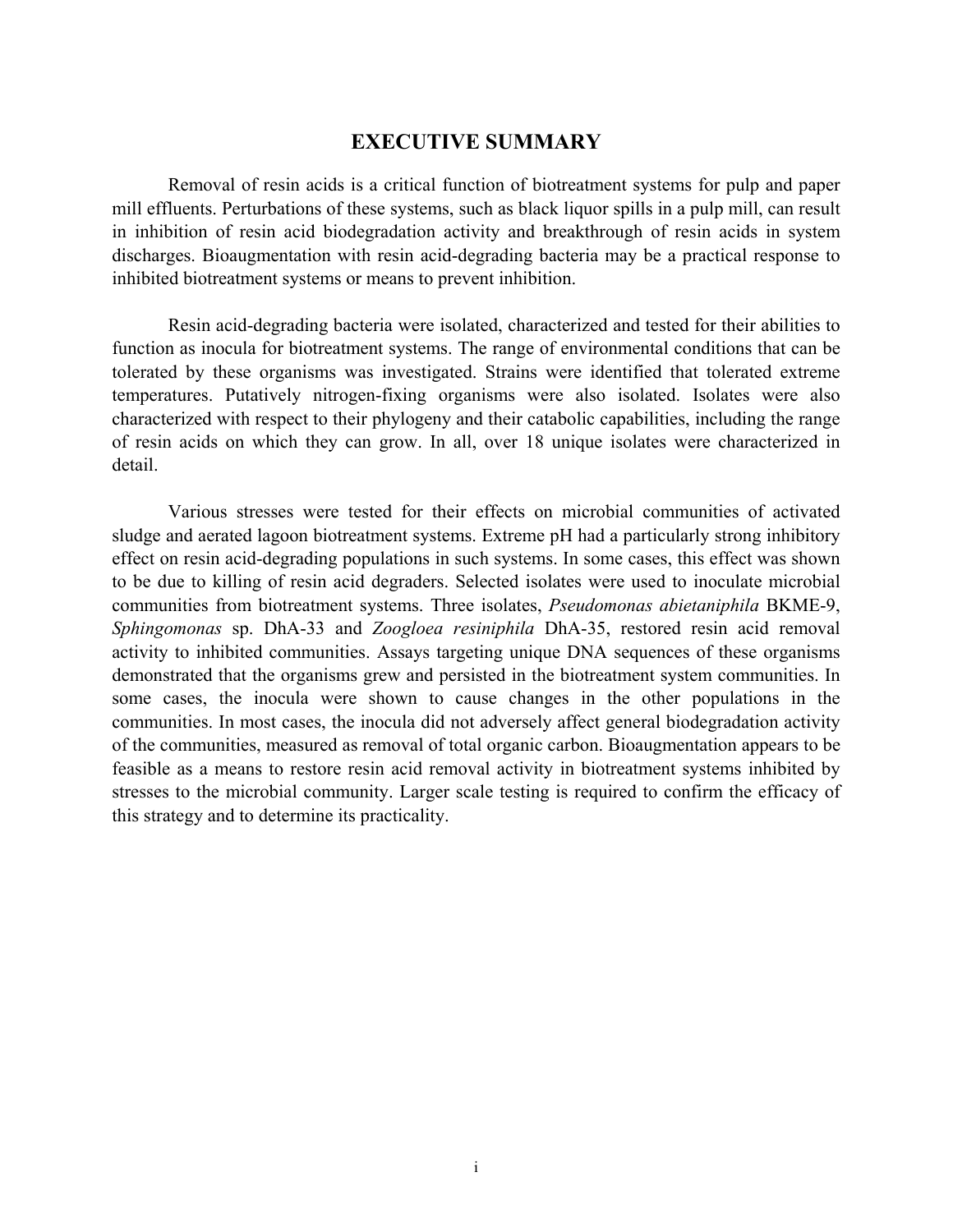### **ACKNOWEDGEMENTS**

This project was primarily supported by a Sustainable Forest Management Network grant. Partial support was also from a Natural Science and Engineering Research Council Research Grant. Consultation, samples and data were provided by several pulp and paper manufacturers, including Canadian Forest Products, Harmack Pacific, Howe Sound, Western Pulp and Weyerhaeuser.

The work described was conducted by Zhongtang Yu, a postdoctoral fellow; Vincent Martin, Annette Muttray and Daryl Smith, graduate students; and Paul Sahota, an undergraduate student.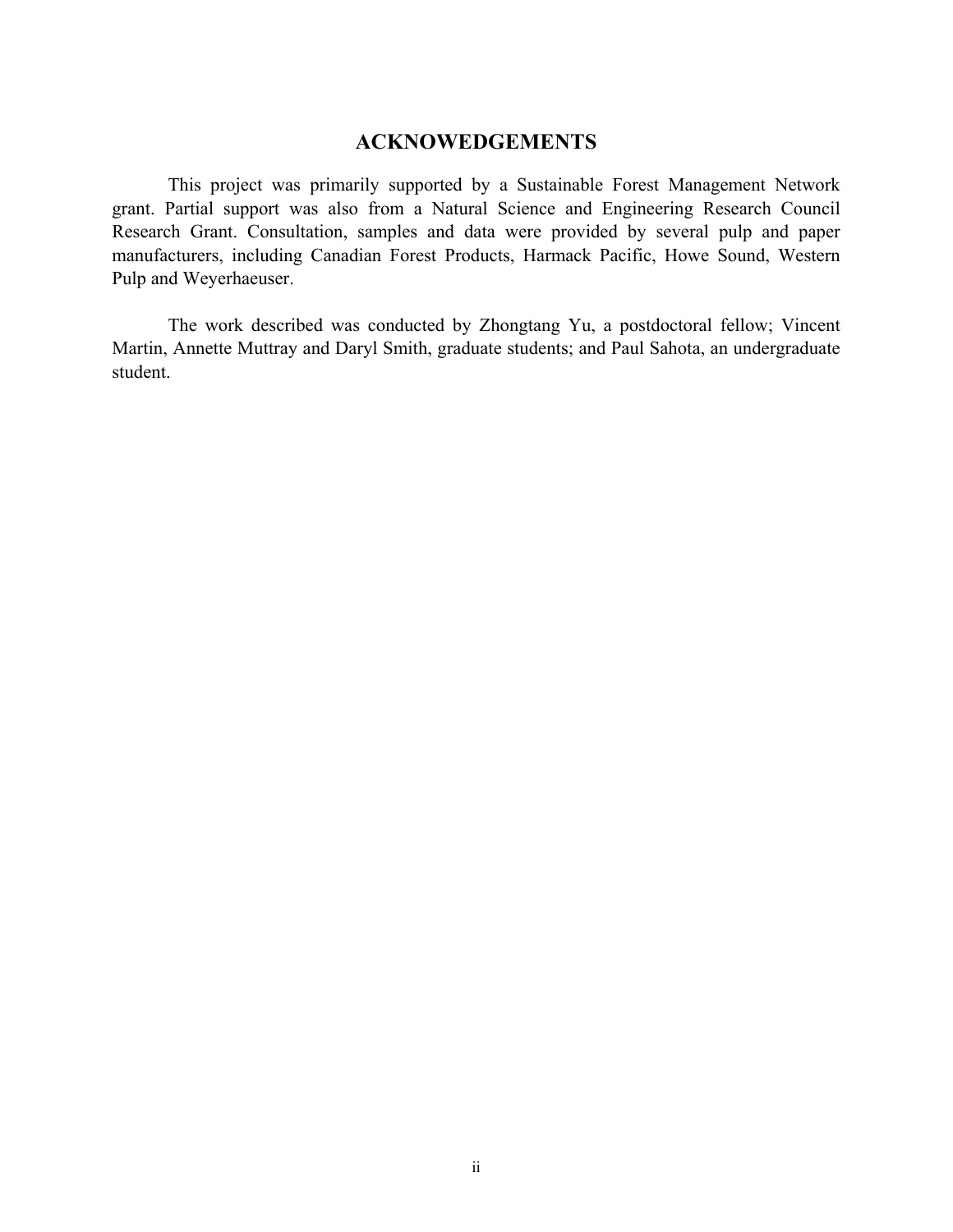#### **INTRODUCTION**

Resin acids are the major cause of acute toxicity in pulp mill effluents (Environmental Protection Service Canada 1987, Priha and Talka 1986, Walden & Howard 1981). Most resin acids are biodegradable under favorable conditions (Martin et al. 1999), and biological treatment systems are generally effective in removing resin acids from pulp mill effluents. However, experience has shown that treatment systems commonly experience temporary failure to remove resin acids and to meet effluent toxicity standards (Liss and Allen 1992, Richardson and Bloom 1982, Taylor et al. 1988, M. Hirvi, Weyerhaeuser Canada, pers. comm.; L. Olsen, Canadian Forest Products Ltd., pers. comm.). These episodes can result in environmental damage, penalties to the mill operators and damage to mill public relations. The most common causes of these system failures are periods of system shut down, seasonal temperature changes and chemical shocks to the system caused by mill operations (e.g., black liquor spills). These episodes apparently are due to inhibition of the resin acid-degrading populations in biotreatment systems. These populations are likely small, because resin acids are only a small fraction of the organic loading of those systems. Such small populations are relatively less stable than larger populations and may be more susceptible to perturbations. This may explain why some systems have been found to have poor resin acid removal efficiently while simultaneously having normal biological oxygen demand (biodegradable organic matter) removal efficiencies (Liss and Allen 1992).

Inocula have the potential of reducing or eliminating periods of toxicity removal failure by establishing microbial populations capable of toxicity removal. Inocula for treatment systems are commercially available; however, these products do not specifically target toxic compound removal, were not developed on the basis rigorous scientific research and have not been conclusively demonstrated to be effective. Developing effective inocula is not a trivial matter, as the organisms used must tolerate the physicochemical conditions in the treatment system and must successfully compete or co-exist with indigenous populations. This project identified inocula capable of establishing resin acid-degrading populations in treatment systems. Strains we previously isolated (Mohn et al. 1999) and newly isolated ones were evaluated for their potential use as inocula. The organisms were characterized with respect to useful properties. In laboratory experiments, under conditions where they were expected to be of practical use, the organisms were added to treatment system communities following various stresses, which inhibited resin acid removal. Molecular probing methods, which we have developed, were used to conclusively determine the fate of the inoculum strains after they were added to treatment system microbial communities. The ability of the inocula to stimulate detoxication of effluent was simultaneously determined.

A fundamental understanding of resin acid degraders has made the above biotechnology development possible and has numerous other benefits. Understanding resin acid biodegradation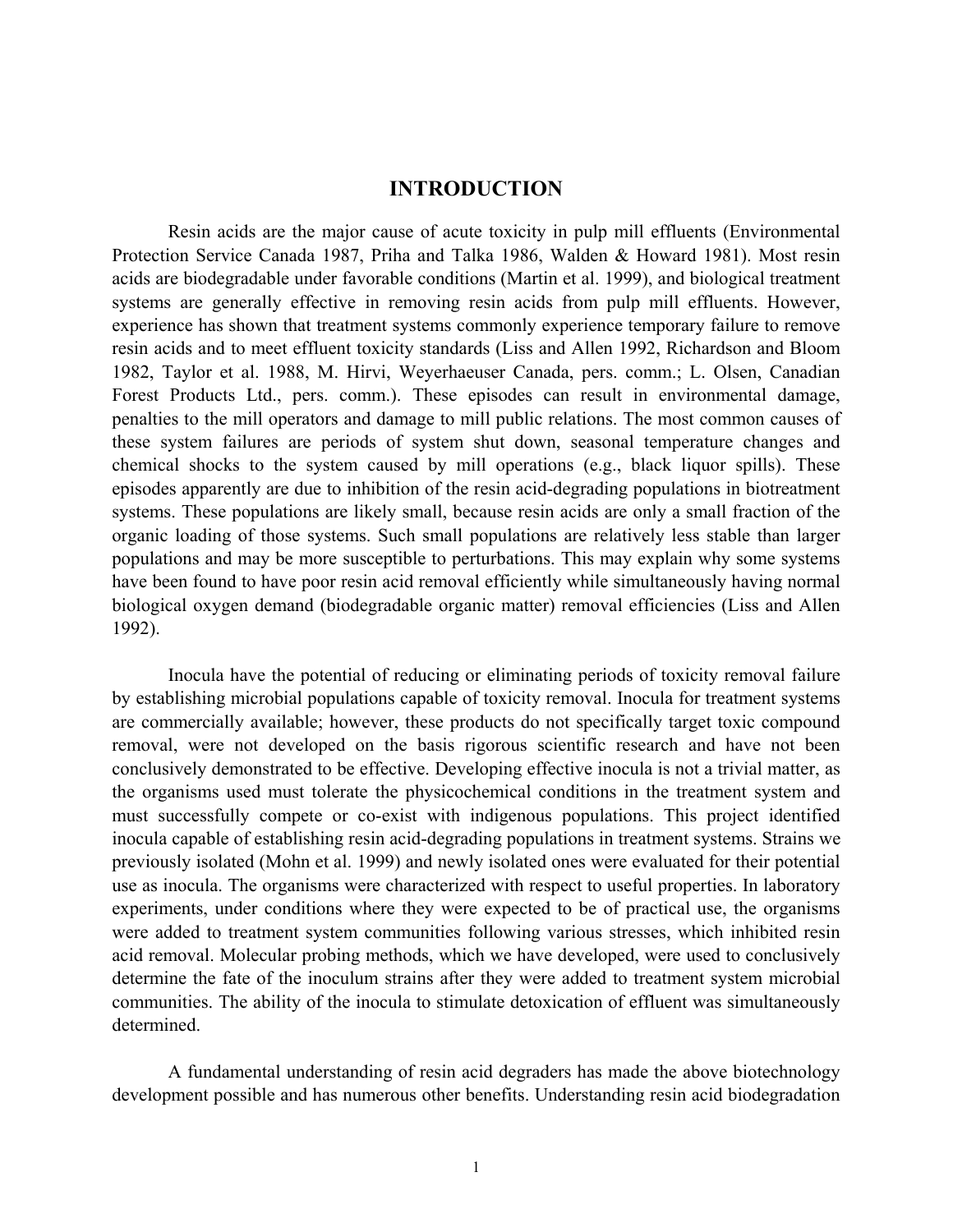helps to determine the fate of resin acids in treatment systems, and so, to evaluate the efficacy and sustainability of such systems. Such detailed understanding of treatment processes is valuable for comprehensive planning processes, such as life cycle analysis. Understanding resin acid degraders and their diversity helps to determine the limits of biological treatment of resin acids, and so, facilitates design of new systems to meet overall environmental objectives (e.g., high temperature systems allowing recycling of process waters). Finally, identifying resin acid degraders allows the development of molecular probes necessary to study their populations in treatment systems. The resulting ecological understanding allows a more rational (as opposed to empirical) approach to optimization of existing treatment systems and development of new ones.

#### **SUMMARY OF DATA ANALYSIS**

#### **Characterization of resin acid degraders**

#### *Phylogenetic and physiological diversity of resin acid degraders*

A large collection of resin acid-degrading bacteria was characterized. Details of this work are in several publications (Mohn 1995, Mohn et al. 1999, Wilson et al. 1996, Yu and Mohn 1999, Yu et al. 2000). The organisms were found to be phylogenetically diverse, including grampositive bacteria and members of three gram-negative proteobacterial sub-classes (Fig. 1). The organisms were also physiologically diverse, being adapted to a wide range of environments. Cold tolerant (psychrotolerant) organisms, growing well on resin acids at 4˚C, were obtained from Arctic soil. Heat-loving (thermophilic) organisms, growing on resin acids at up to 60˚C, were obtained from a laboratory bioreactor treating bleached kraft mill effluent at 55˚C. Most of the isolates were found to degrade only abietane resin acids. However, some isolates were specific for pimaranes, and some could degrade both. One of the isolates, *Zoogloea resiniphila*  DhA-35, has a floc-forming growth habit typical of many *Zoogloea* spp.

#### *Microaerophilc, nitrogen-fixing resin acid degraders*

Bacteria were enriched and isolated on resin acids in medium with very low oxygen concentrations and with no added nitrogen source (other than  $N_2$ ). These bacteria were obtained from both forest soil and a pulp and paper mill aerated lagoon effluent treatment system, which are both low-nitrogen environments. Enrichment cultures were in tubes in soft agar medium. An oxygen gradient formed in the tubes because of biological oxygen demand in the medium and limited diffusion of  $O_2$  through the agar medium. Growth occurred in bands below the agar surface where the  $O_2$  concentration was below the ambient atmospheric concentration. Growth occurred on medium with dehydroabietic acid (DhA) as the sole organic substrate, but no growth occurred with isopimaric acid. Colonies were isolated on petri plates with solid medium incubated in an  $N_2$  atmosphere with low added  $O_2$  concentrations. Purified cultures were incubated in serum bottles on liquid medium under the same controlled atmosphere. Growth and DhA removal occurred in bottles with  $0.1$  to  $1.0\%$ , but not with higher,  $O_2$  concentrations in the headspace. Thus, the organisms are obligately microaerophilic. Attempts failed to confirm nitrogenase activity in the cultures using the acetylene reduction assay. We hypothesize that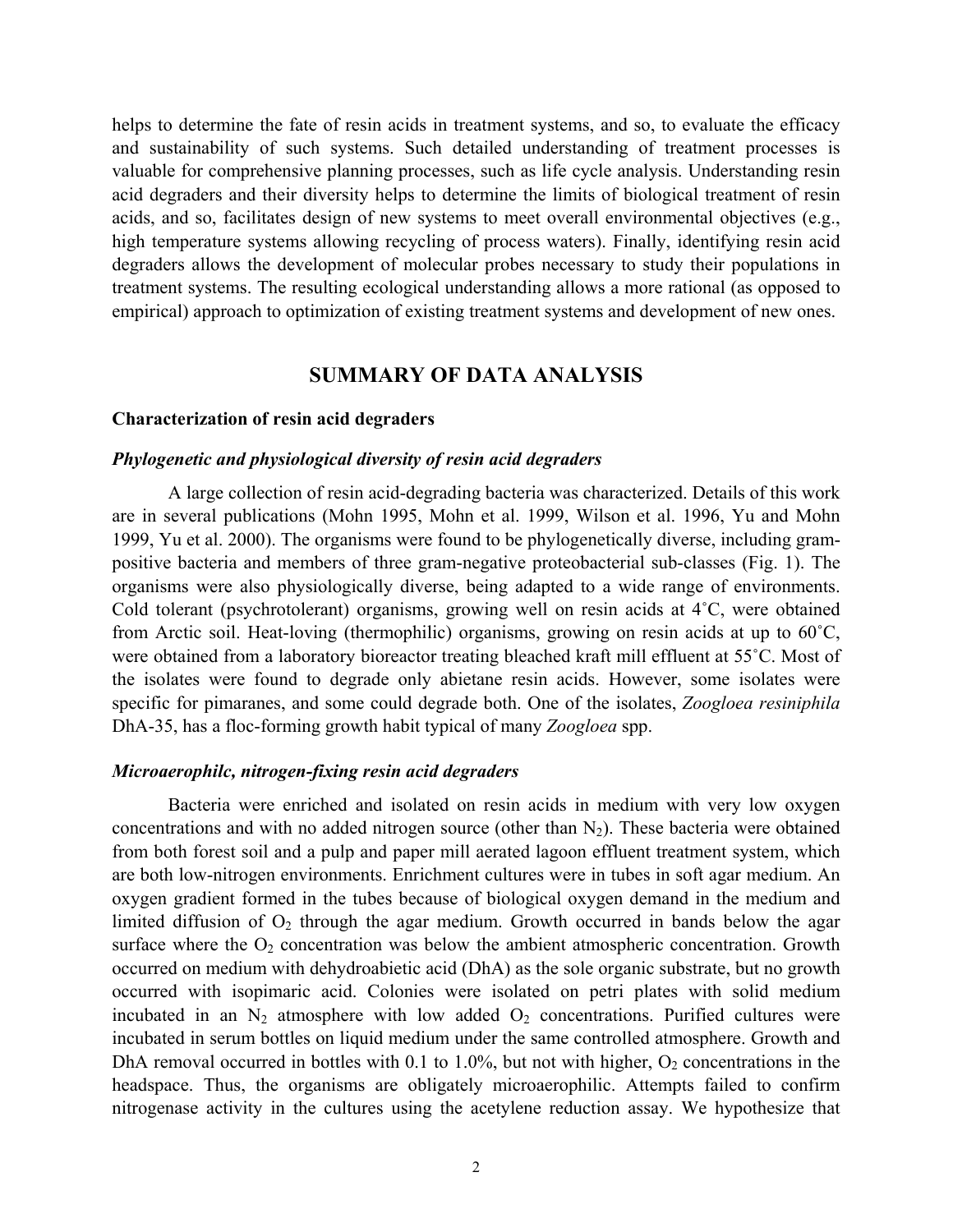growth and N fixation by these cultures is too slow to support nitrogenase activity above our detection limit. We are doing further experiments to test this hypothesis. The alternative, which appears unlikely, is that the organisms somehow obtain sufficient fixed N for growth from trace quantities of impurities in the culture system.

#### *Selection of inocula for bioaugmentation of treatment systems*

The physiological diversity of resin acid degraders permits the selection of inocula with traits useful for particular applications. Extreme temperatures occur during winter and summer in aerated lagoon systems in which temperature control is very difficult. Bioaugmentation with psychrotolerant or thermophilic resin acid degraders could help these systems quickly adapt to extreme temperatures. Nitrogen fixing, microaerophilic strains could help to achieve efficient resin acid removal in systems without the addition of nitrogen as a nutrient. Currently nitrogen is commonly added, despite the expense of doing so. If a system has poor capacity to remove particular resin acids, such as pimaranes, inocula capable of degrading those compounds may be useful. Floc-forming organisms, such as strain DhA-35, may be particularly useful as inocula. The flocs may help the inoculum to be retained in the system, by improving its settleability, and may serve as a physical barrier, protecting the inoculum and other organisms from physicochemical stresses, such as transient pH extremes.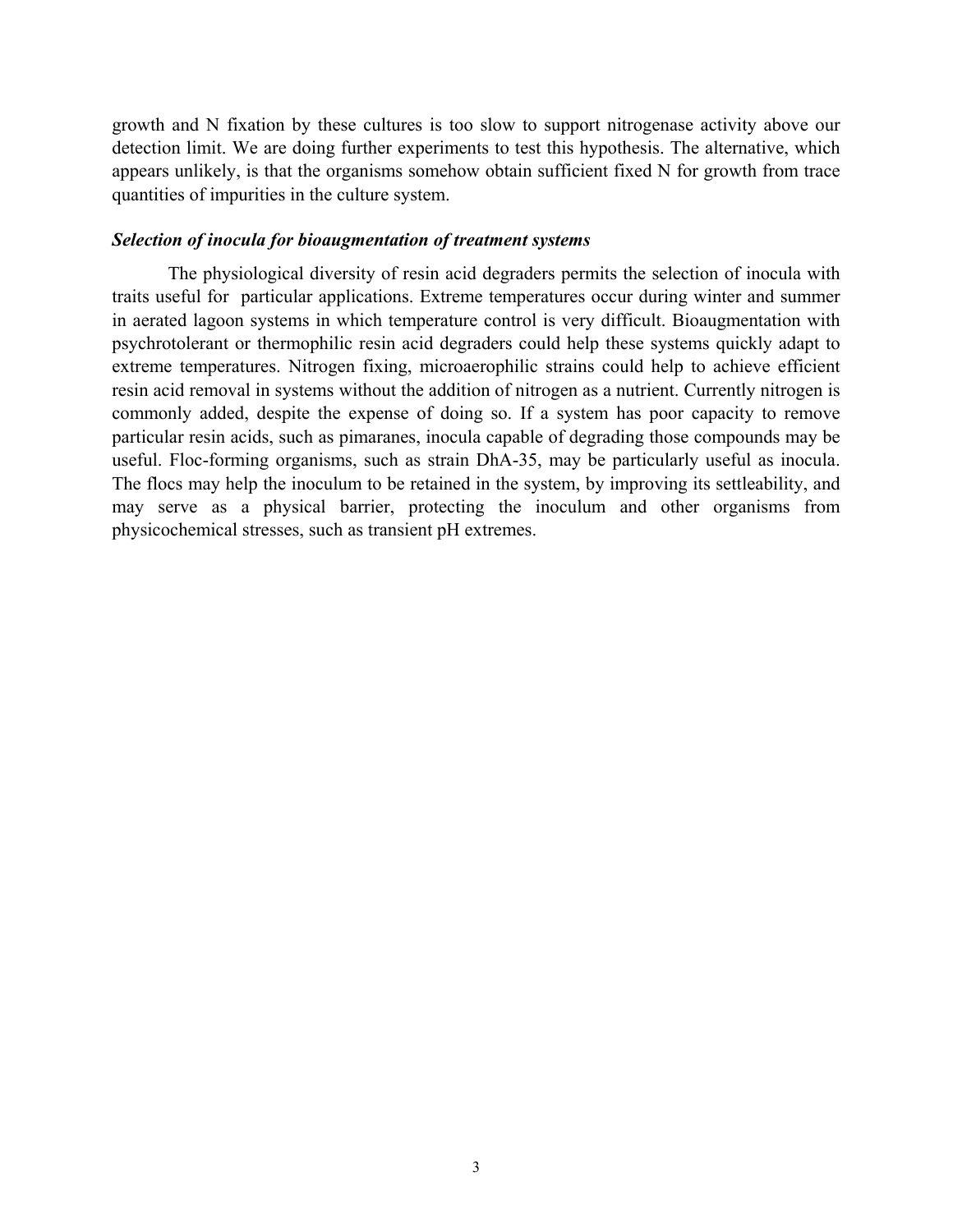

**Fig. 1.** Phylogenetic tree based on 16S rRNA gene sequences indicating that resin aciddegrading bacteria are found among distantly related phylogenetic groups. Resin acid-degrading strains are shown in bold. Distance scale corresponds to 0.1 mutation per nucleotide position. \*Indicates psychrotolerant strains. † Indicates thermophilic strains.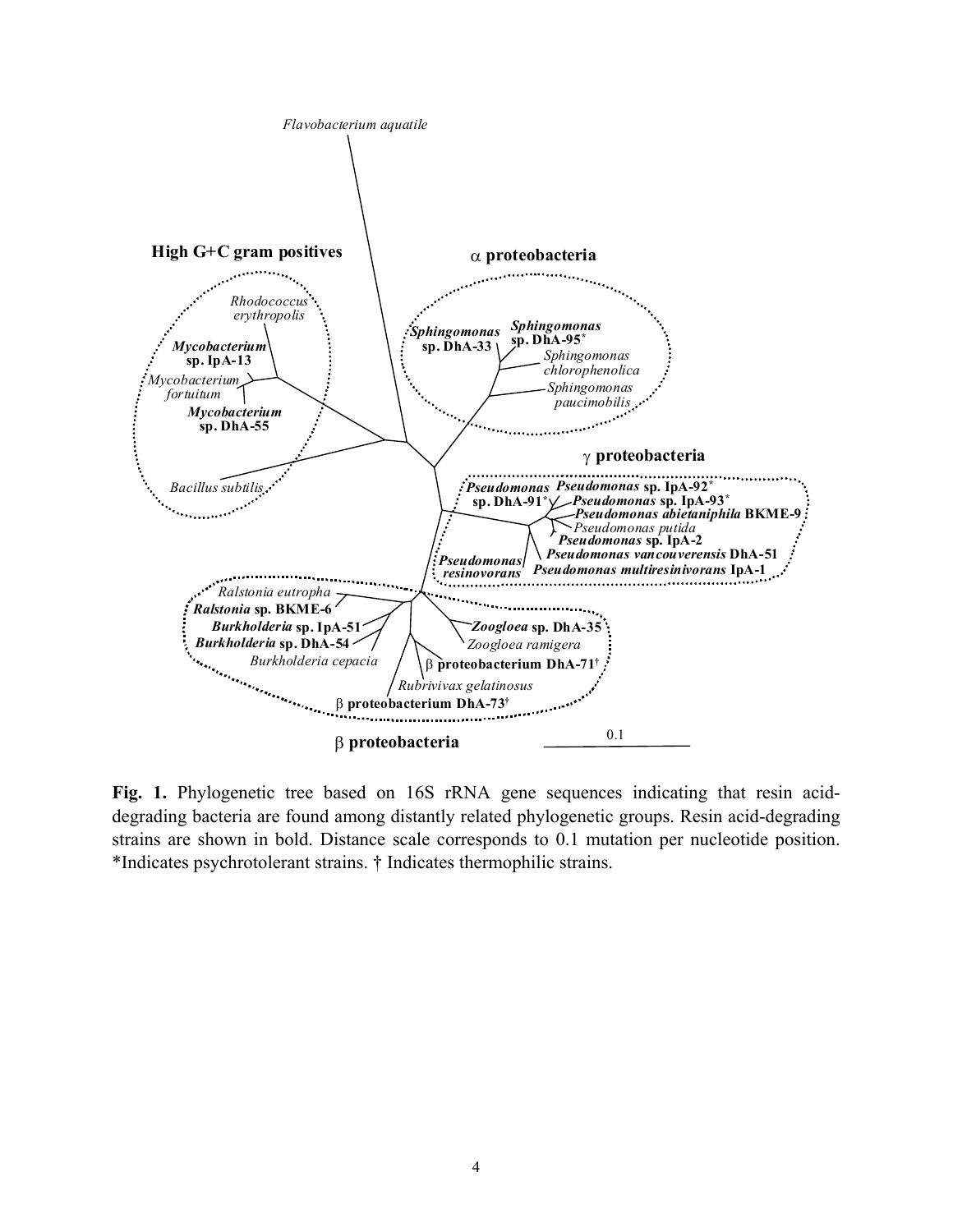#### **Bioaugmentation of treatment system communities**

#### *Bioaugmentation of an activated sludge community with DhA-33*

One of our resin acid-degrading isolates, *Sphingomonas* sp. DhA-33, was used to bioaugment an activated sludge community from a pulp and paper mill effluent treatment system (Muttray and Mohn 2000). The sludge and DhA-33 were incubated in a batch cultures in bleached kraft mill effluent (BKME) with added dehydroabietic acid (DhA). The addition of DhA-33 increased the rate of DhA removal by the co-culture (Fig. 2). The population size and metabolic activity of DhA-33 were monitored by assaying that organism's ribosomal RNA genes (rDNA) and its ribosomal RNA (rRNA). These nucleic acid-based assays permitted specific monitoring of DhA-33 while it grew within a very complex microbial community of the activated sludge. DhA-33 grew in the co-culture during the first 24 hours, coinciding with the period when DhA removal occurred. This suggests that DhA-33 was directly responsible for the stimulation of DhA removal in the co-culture. A larger DhA-33 population resulted when it was cultured alone on the same medium than in the co-culture, suggesting that it was affected by competition for nutrients in the co-culture. However, the growth rate of DhA-33 was equal in the pure and co-cultures, and so not detectably affected by competition. The rRNA:rDNA ratio of DhA-33 peaked during DhA degradation, indicating that this was the period of maximum metabolic activity of DhA-33. This further supports the role of DhA-33 in DhA biodegradation and indicates that it did not substantially metabolize other components of the BKME, after the DhA was depleted. After the period of growth on DhA, DhA-33 persisted in an inactive state in the sludge community for an additional 48 hours. This experiment demonstrates that DhA-33 can survive and metabolize a resin acid when it is added to a complex activated sludge community.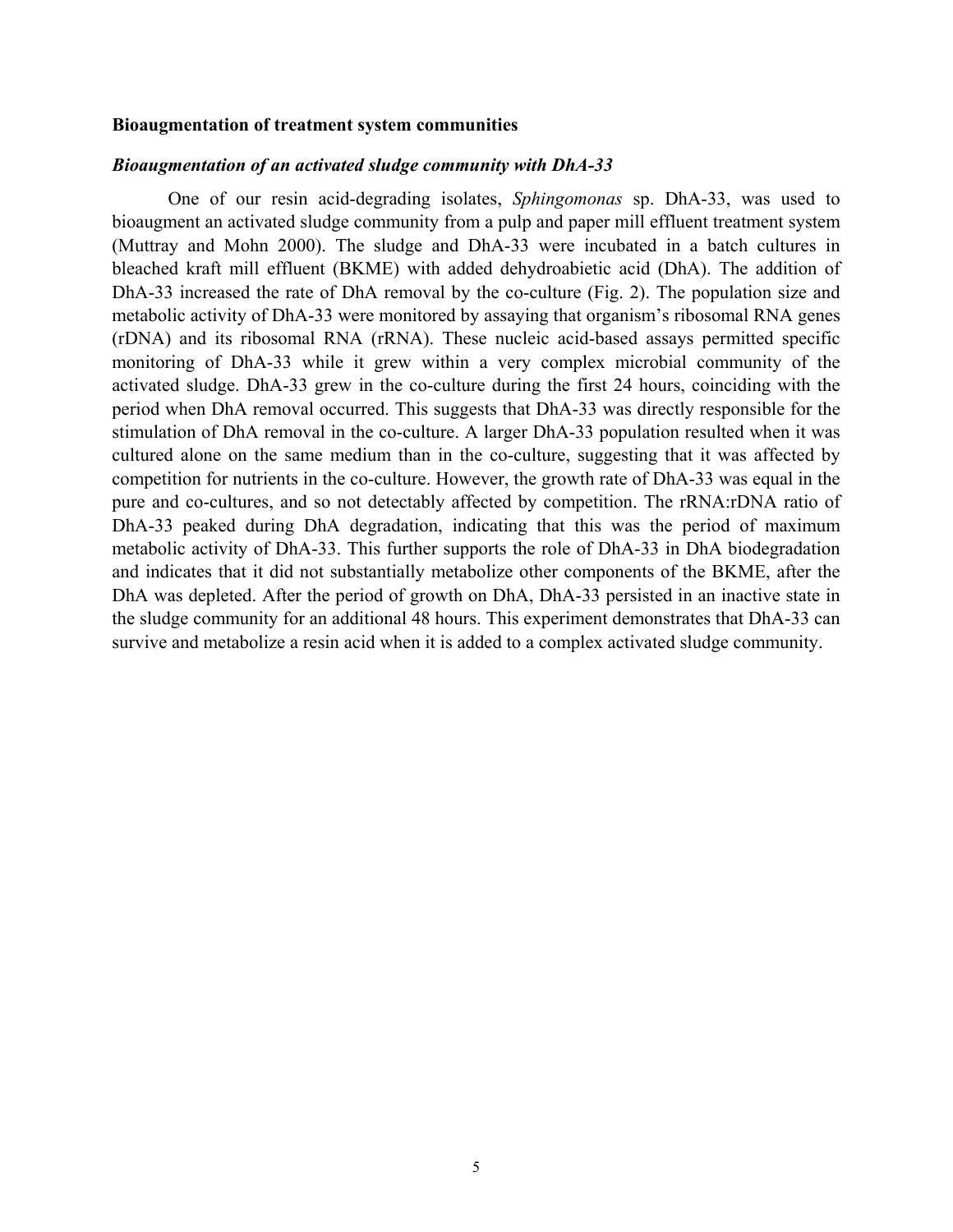

Fig. 2. Growth of activated sludge and strain DhA-33 on BKME plus DhA. Top panel shows relative DhA-33 population measured as rDNA using a competitive PCR assay. Middle panel shows DhA removal. Bottom panel shows relative metabolic activity of DhA-33 measured as rRNA:rDNA ratio using competitive RT-PCR and PCR assays.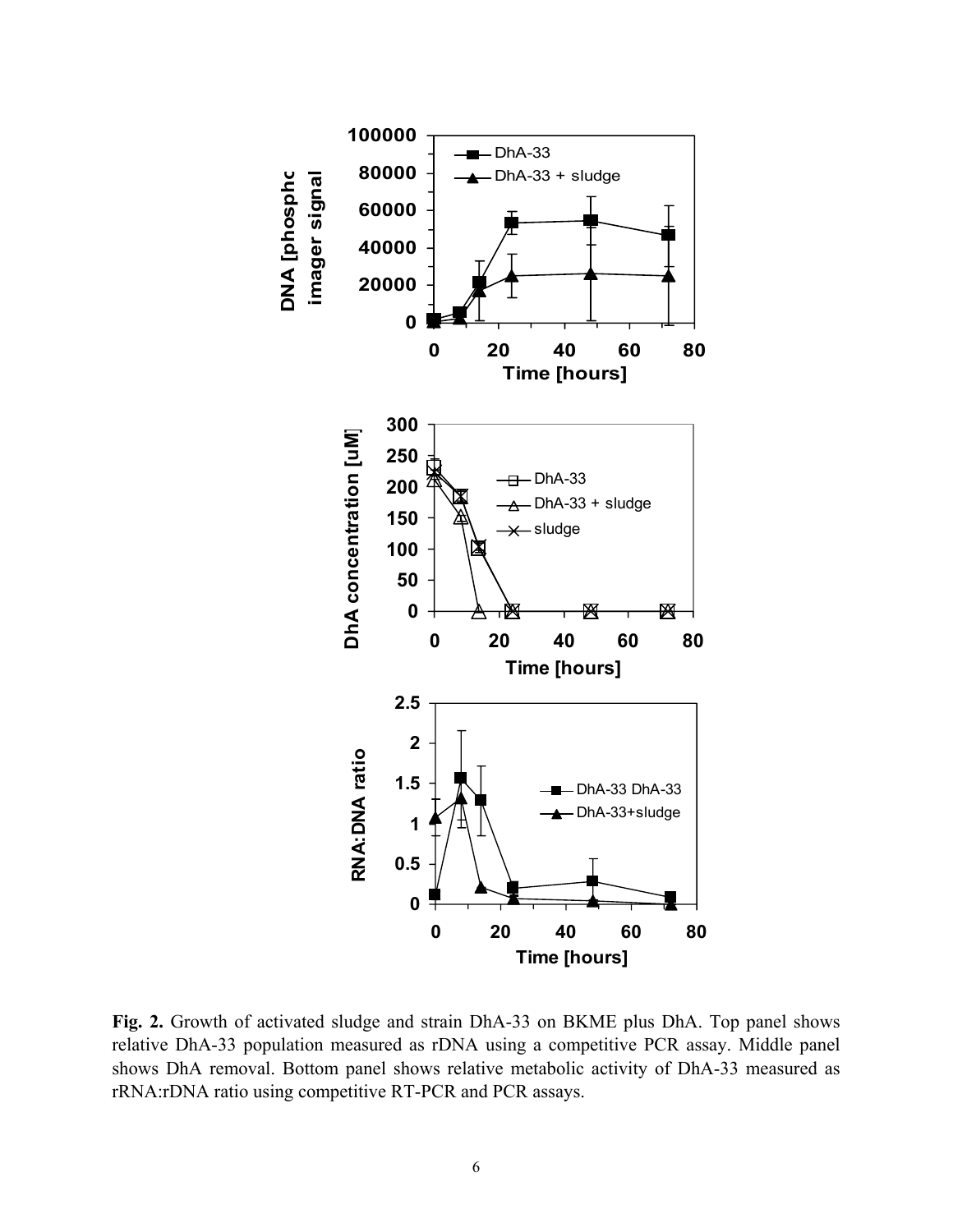#### *Bioaugmentation of an activated sludge community with BKME-9 or DhA-35*

A series of experiments were performed in laboratory sequencing batch reactors to determine the effects of various stresses on activated sludge and the capacity of inocula to restore resin acid removal efficiency to the stressed microbial communities (Yu and Mohn 2001). The reactors treated BKME with added DhA. A shock with high pH (pH 9.5), similar to that occurring during a black liquor spill, inhibited the resin acid removal rate of activated sludge by approximately 30%. Inoculation of the sludge community with *Pseudomonas abietaniphila*  BKME-9 or *Zoogloea resiniphila* DhA-35 enhanced the resin acid removal activity (Fig. 3).

To simulate conditions during a mill shutdown, activated sludge was starved by incubation at 7˚C for three weeks. Starvation reduced the resin acid removal rate of the sludge by 50%. Bioaugmentation with BKME-9 or DhA-35 restored resin acid removal activity to the starved sludge community. Activated sludge was also shocked by overloading with DhA, as might occur if a mill shifted from a wood furnish low in resin acids to one high in resin acids. Again, bioaugmentation with BKME-9 or DhA-35 enhanced resin acid removal activity to the starved sludge community (Fig. 4). However, at this DhA concentration, BKME-9 was significantly more effective than DhA-35. Strains BKME-9 and DhA-35 did not substantially degrade the total organic carbon in BKME, most of which is not resin acids, nor did they stimulate total organic carbon by activated sludge (Fig. 5). This is not surprising since the two strains do not degrade the major components of BKME, methanol, lignin, cellulose, hemicellulose, lipids, etc. Further, the inocula were small relative to the total microbial population in the sludge. Thus, these inocula were specific for resin acid biodegradation.

Both BKME-9 and DhA-33 persisted in activated sludge during long-term incubations of a sequencing batch reactors with 48-hour cycles (Fig. 6). Neither strain was detectable in the sludge prior to inoculation. During the first two weeks, both populations declined gradually; then, the populations remained stable. Clearly these organisms are both able to compete and function in the sludge community. DhA-35 forms flocs, which would confer upon it good settleability, a characteristic essential for retention in this system. The persistence of BKME-9 suggests that it was incorporated in flocs formed by other organisms in the sludge. When BKME-9 alone was incubated in a sequencing batch reactor, it was washed out (not shown). Both strains were clearly able to compete successfully within the sludge community for required nutrients.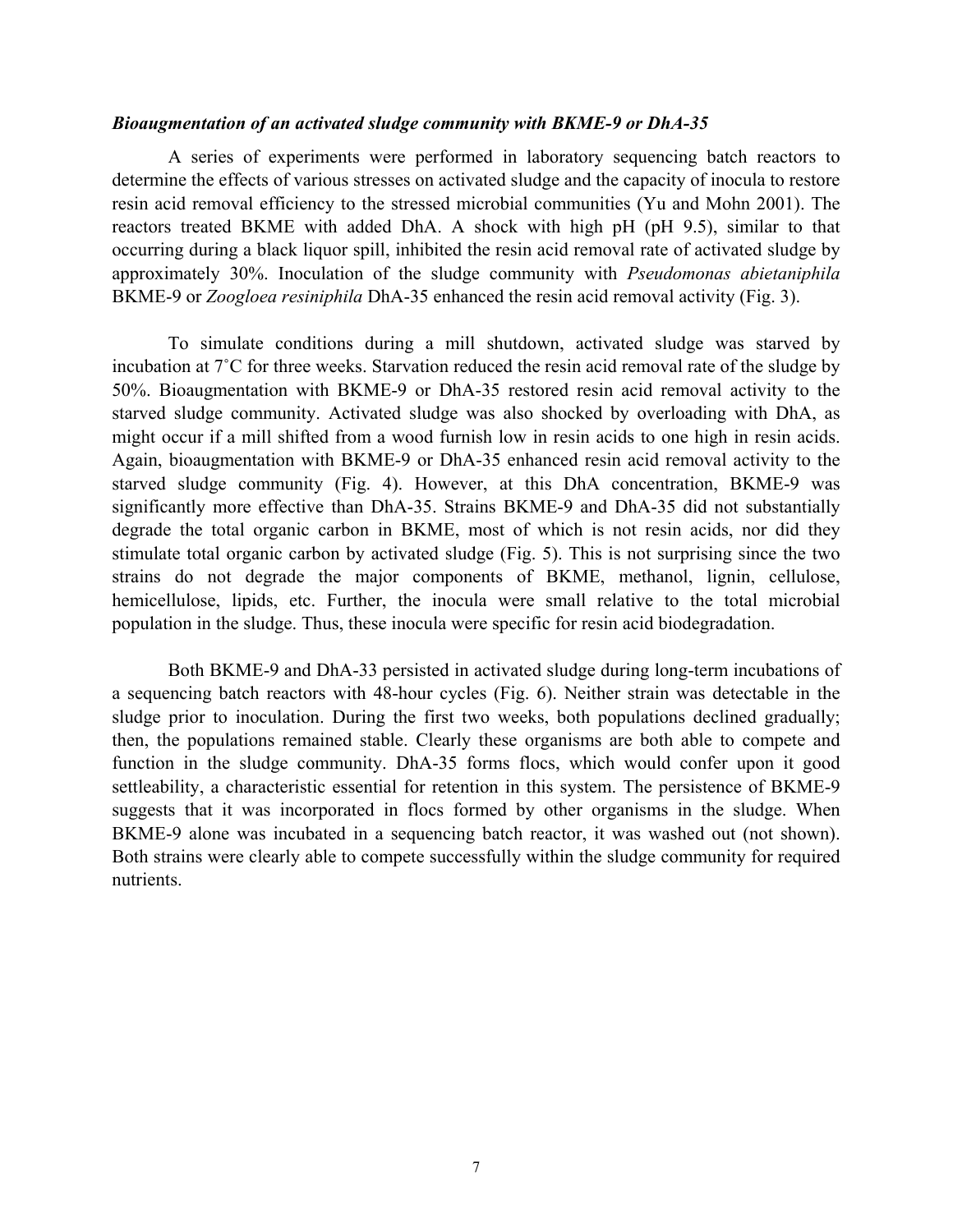

**Fig. 3.** Removal of DhA by high-pH-shocked (pH 9.5 for 30 min.) activated sludge bioaugmented with strains BKME-9 or DhA-35  $(10^6 \text{ cells/ml})$ .



**Fig. 4.** Removal of DhA by activated sludge overloaded with DhA (60 mg/L added) and bioaugmented with strains BKME-9 or DhA-35  $(10^6 \text{ cells/ml})$ .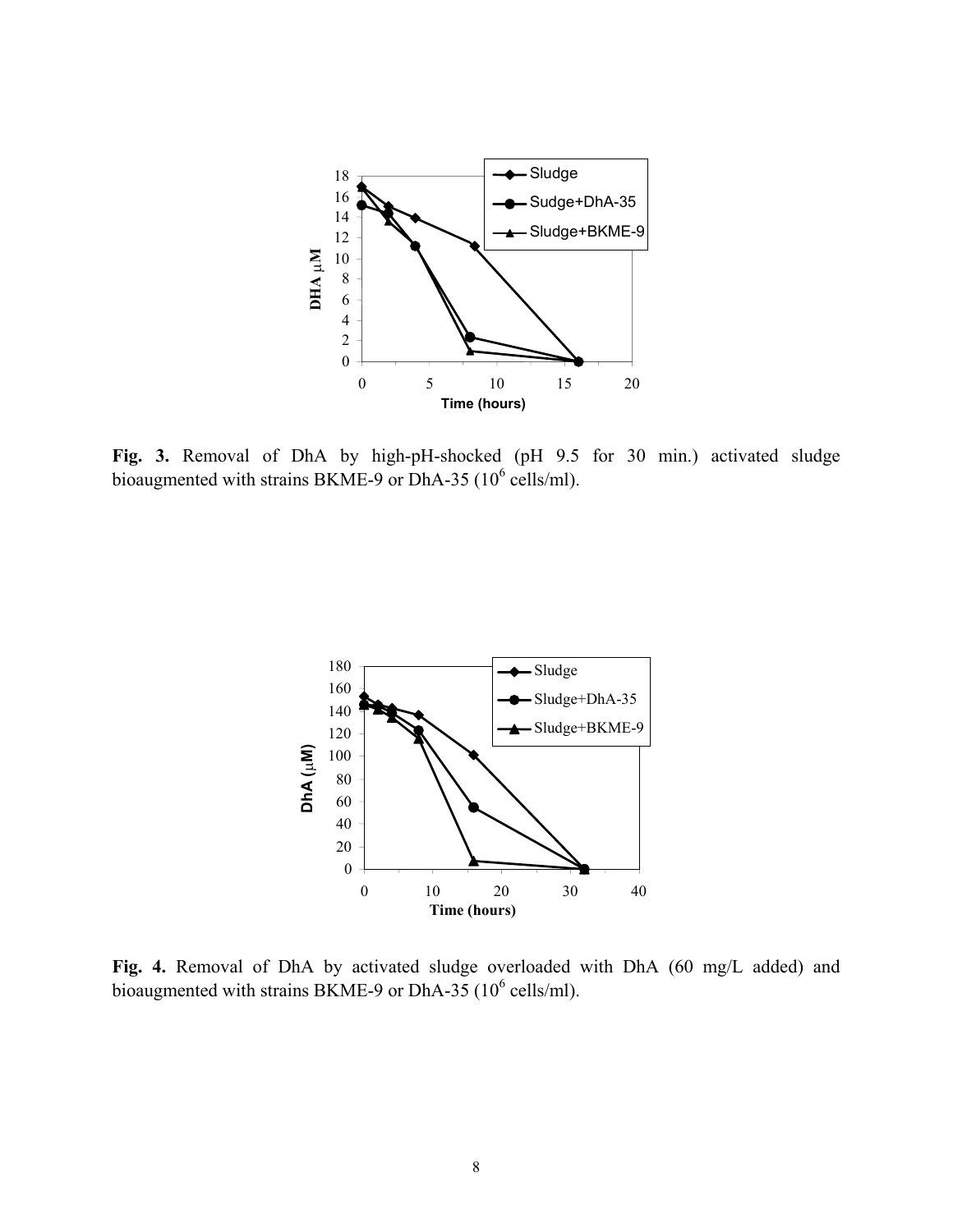

**Fig. 5.** Total organic carbon removal from BKME medium in sequencing batch reactors during one 48-hour cycle.



**Fig. 6.** Population changes of BKME-9 and DhA-35 in bioaugmented sequencing batch reactors. Strain-specific MPN-PCR assays were used to determine the populations in samples taken at the end of each cycle. (**A**) Qualitative PCR assays of BKME-9 and DhA-35 in SBRs. MK: molecular marker; lane 1: sludge only SBR; lane 2: BKME-9 only SBR; lane 3:SBR of sludge plus BKME-9; lane 4: sludge only SBR; lane 5: DhA-35 alone SBR; lane 6: SBR of sludge plus DhA-35; lane 7: negative control. (**B**) Population changes of BKME-9 and DhA-35 in SBRs of sludge plus BKME-9 or sludge plus DhA-35.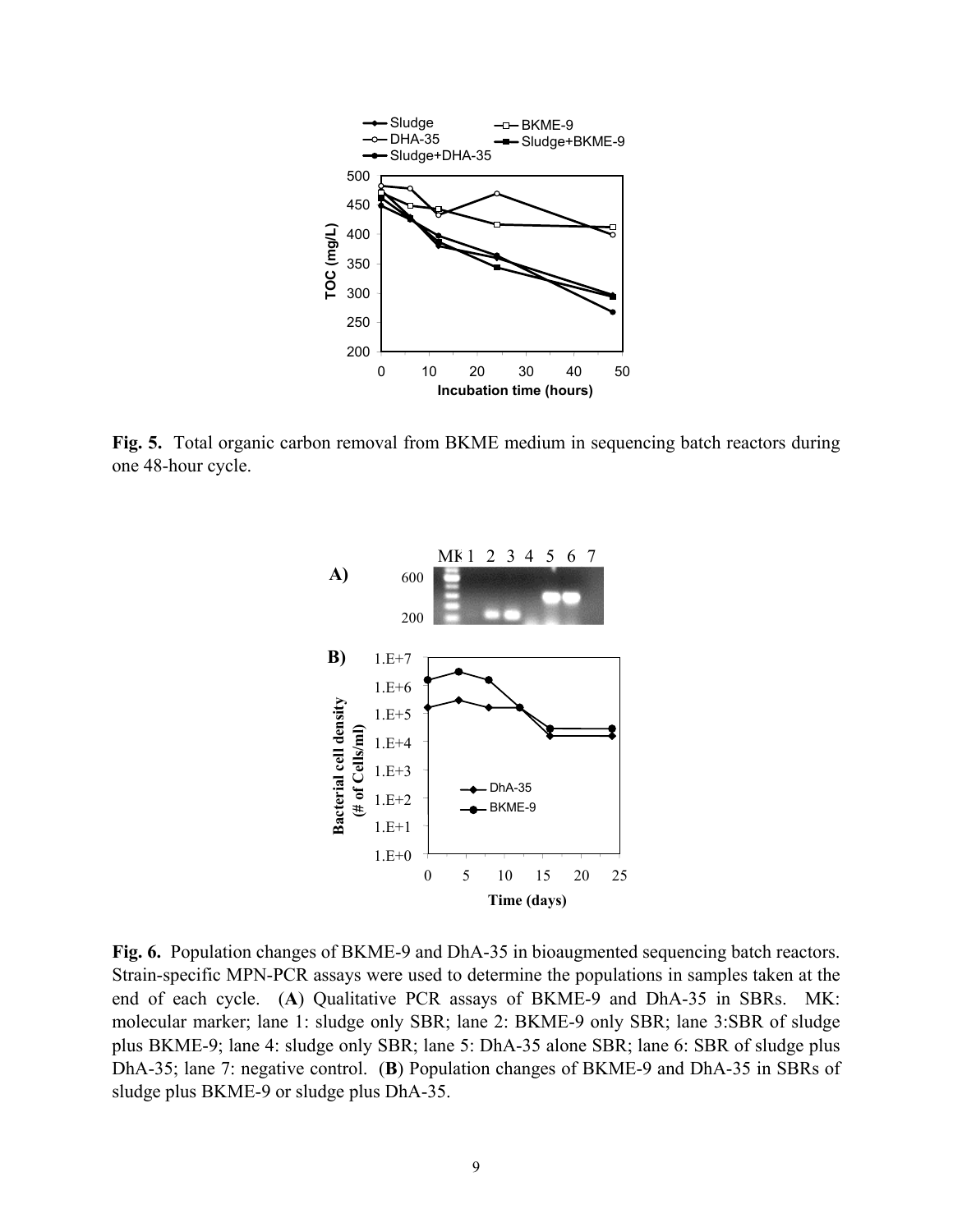#### *Bioaugmentation of an aerated lagoon community with BKME-9*

A series of experiments were done examining the effects of pH shocks and bioaugmentation with *Pseudomonas abietaniphila* BKME-9 on an aerated lagoon microbial community (Muttray and Mohn submitted). Aerated lagoons are more commonly used than activated sludge systems to treat pulp and paper mill effluents. The biomass in lagoons is less dense than in sludge, and the biomass in lagoons does not typically exist in flocs, as it does in sludge. Thus, due to a lack of physical protection, lagoon communities may be more susceptible to environmental stresses than sludge communities.

Biomass from an aerated lagoon, with and without added BKME-9, was incubated in a batch culture on BKME plus DhA. As expected, the lagoon community degraded DhA (Fig. 7). Bioaugmentation with BKME-9 stimulated DhA removal, approximately doubling the removal rate. Analysis of BKME-9 rDNA indicated that the inoculum, which had previously been acclimated to BKME, grew immediately without a lag and then persisted at a density close to the maximum. Thus BKME-9 competed successfully in the community. The metabolic activity of BKME-9, indicated by the rRNA:rDNA ratio, was initially at its highest level and may have decreased in response to the shock of transfer and competition for nutrients. Metabolic activity of BKME-9 remained essentially steady during DhA removal; then, it decreased to a very low level after depletion of DhA. It appears that BKME-9 persisted in a state of very low activity during the final days of incubation. This experiment demonstrates that BKME-9 can persist and be metabolically active in a lagoon community, and so, has potential for bioaugmentation of lagoon systems.

Biomass from an aerated lagoon plus BKME-9 were maintained in a continuous bioreactor on glucose plus DhA (Fig 8). The system reached an apparent steady state after 20 hours. Visible precipitation of DhA in the medium reservoir appeared to retard the metabolic activity of BKME-9 at 50 hours. At this time, there was a slight decrease in the BKME-9 rRNA, which caused a large change in the rRNA:rDNA ratio. A high-pH shock, as might result from a black liquor spill in a pulp mill, immediately inhibited DhA removal, reduced the BKME-9 rDNA and reduced the rRNA:rDNA ratio of BKME-9. This indicates that the pH shock killed a large part of the BKME-9 population and inhibited the metabolic activity of the surviving portion of the population. Recovery of DhA removal activity occurred over the following 16 hours, accompanied by increases of BKME-9 rRNA and rDNA to previous levels. Thus, recovery of DhA removal activity was associated with re-growth of the BKME-9 population.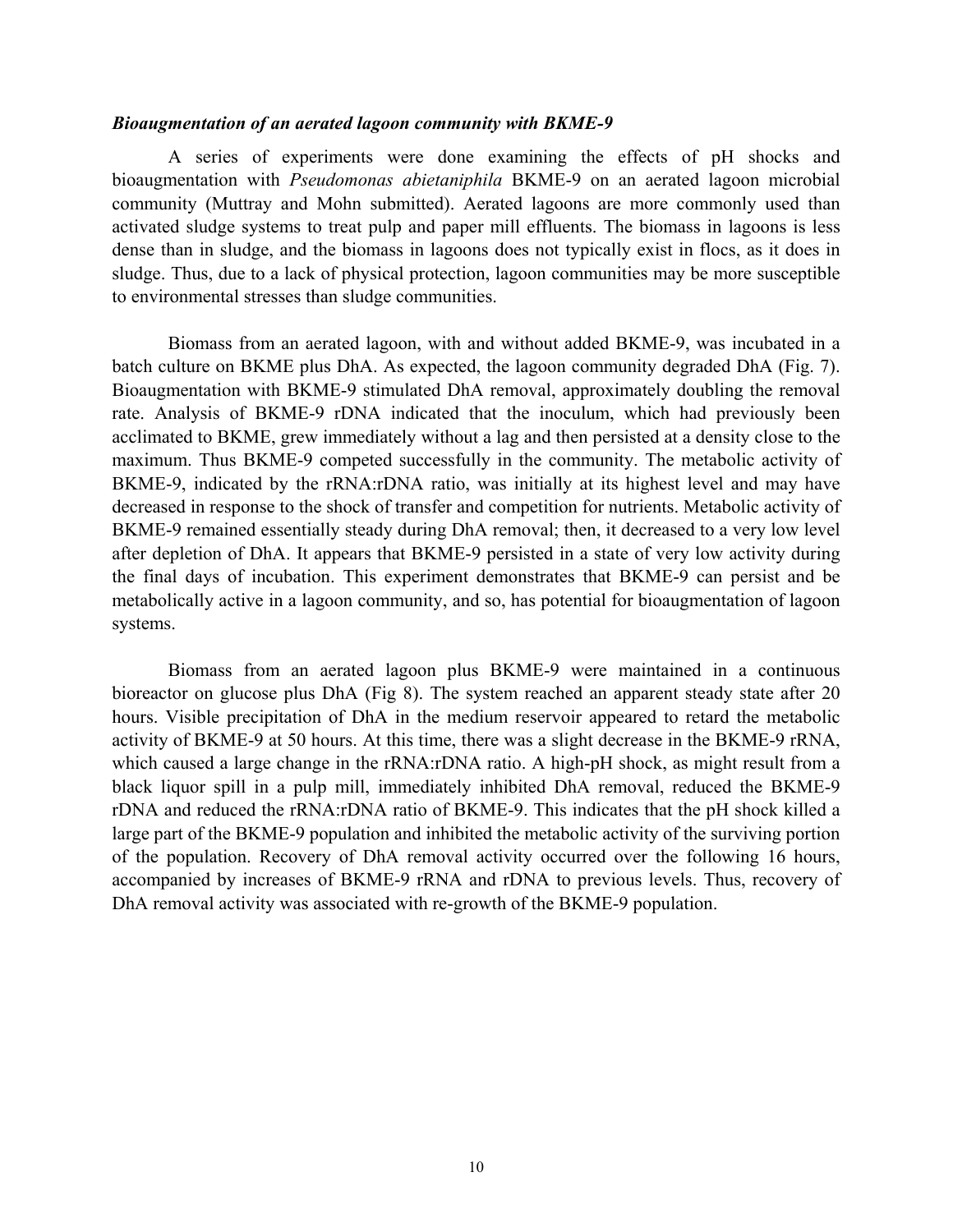

Fig. 7. A batch culture of aerated lagoon biomass (approx.  $10^5$  cells/mL) incubated at 22<sup>°</sup>C on BKME plus DhA with and without bioaugmentation with BKME-9 (approx.  $10^5$  cells/mL). The rRNA and rDNA of BKME-9 were assayed by species-specific competitive RT-PCR and PCR assays, respectively.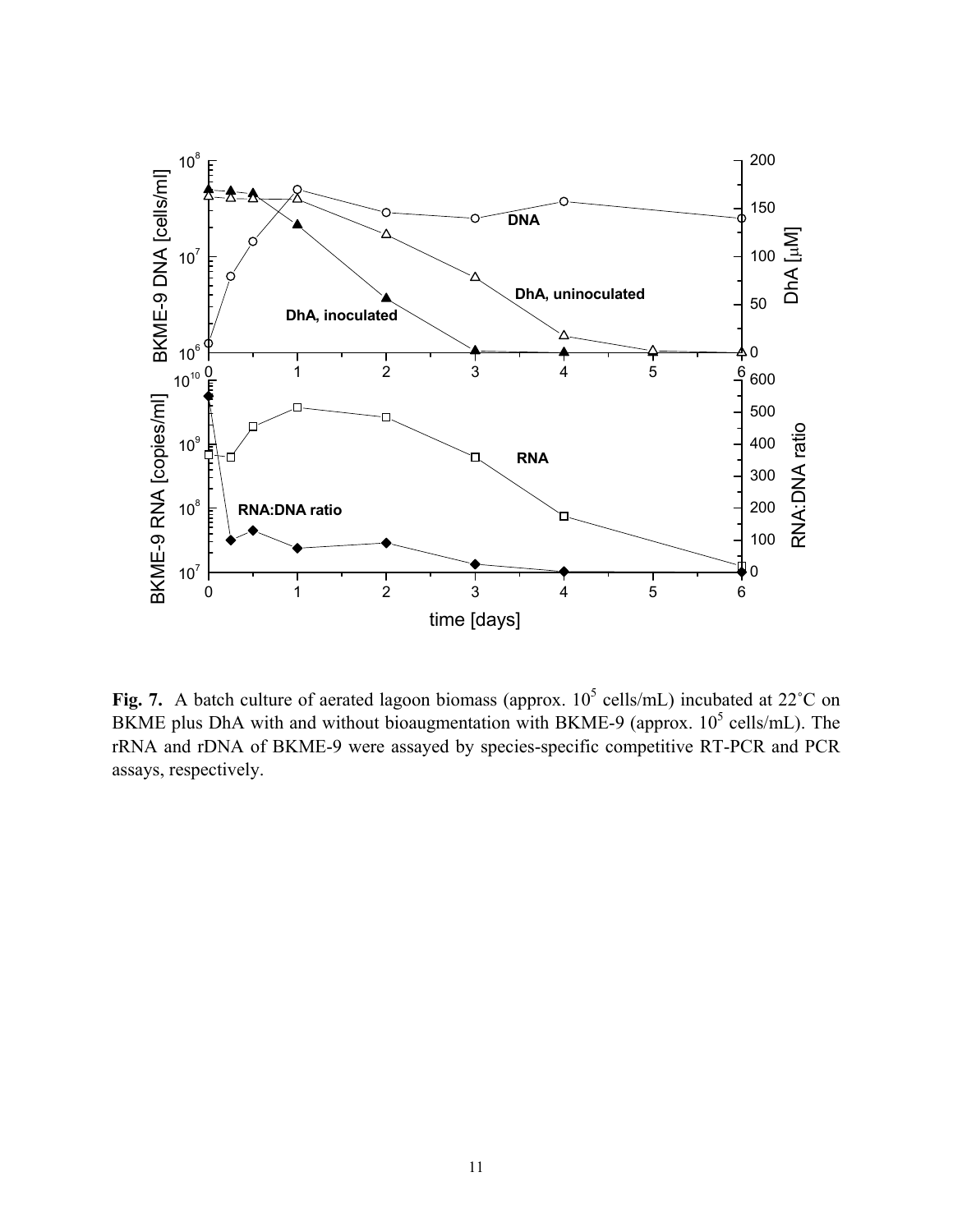

**Fig. 8.** A continuous bioreactor with aerated lagoon biomass plus BKME-9. The total volume was 240 mL, and a synthetic medium with 0.1 g/L glucose plus 60 mg/L DhA was added at a flow rate of 1.4 L/d. The pH was 6.5, except during a 30-min pH 12.5 shock at 80 h. Total microbial density was determined as optical density (OD). BKME-9 rRNA and rDNA were measured as in Fig. 7.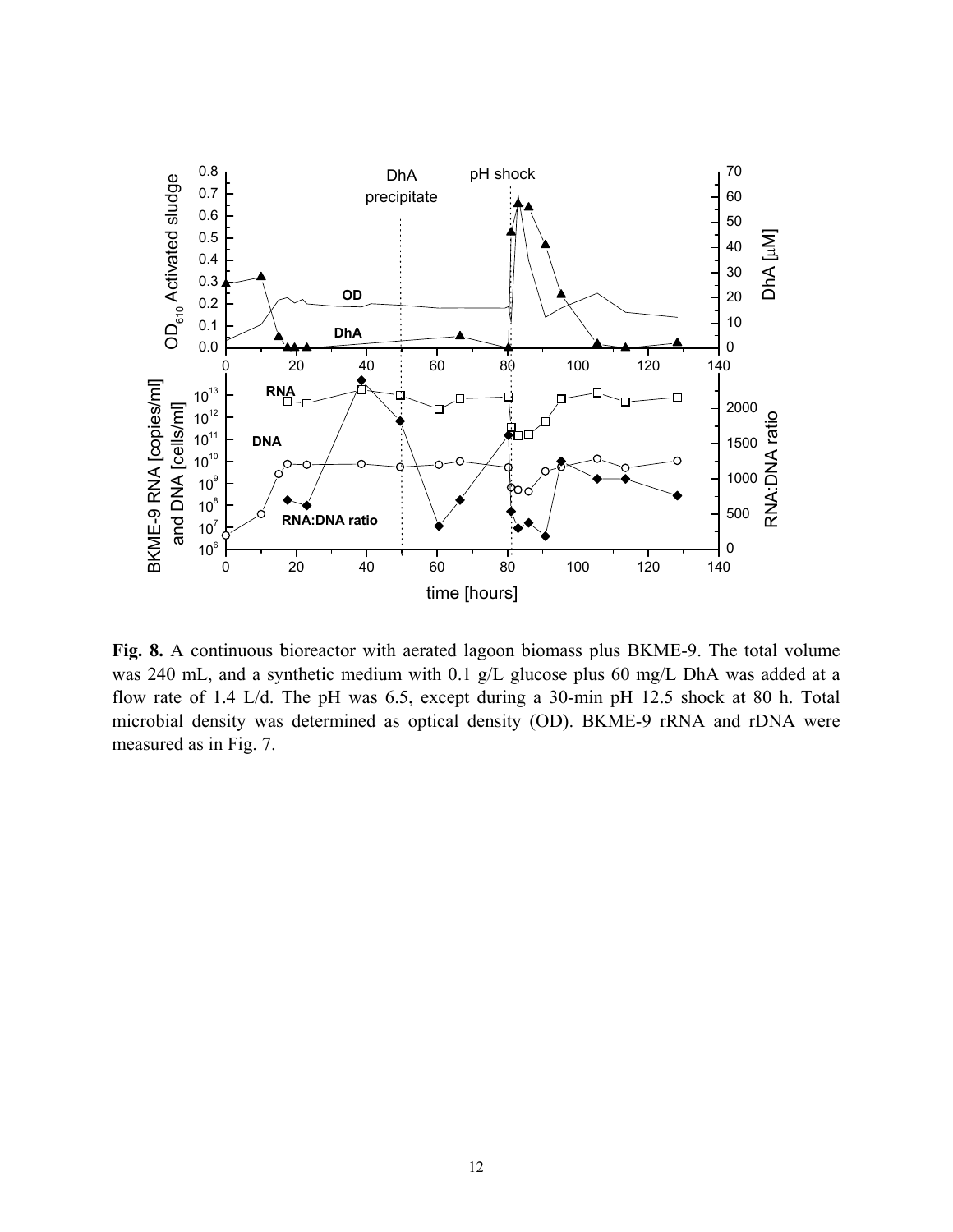#### *Bioaugmentation of an aerated lagoon community with DhA-35*

Another series of experiments were done examining the effects of pH shocks and bioaugmentation with *Zoogloea resiniphila* DhA-35 on an aerated lagoon microbial community (Yu and Mohn 2001). In agreement with the hypothesis that resin acid degraders in aerated lagoon communities are more susceptible to environmental stresses than those in activated sludge communities, we found that low- and high-pH stresses dramatically inhibited resin acid removal by a lagoon community (Fig. 9). Either stress completely inhibited DhA removal by the community. After 4 days post-stress incubation (pH 6.5), DhA removal activity recovered in the high-pH-stress treatment, but after 6 days, it did not recover in the low-pH-stress treatment. Bioaugmentation with DhA-35, after low- and high-pH stresses, completely restored DhA removal activity to a level as high or higher than in the non-stressed control. The biomass in bioaugmented treatments formed visible flocs during incubation. Strain DhA-35 normally forms such flocs, which are typical of other *Zoogloea* spp.

The above pH stresses dramatically decreased the populations of culturable DhA degraders in the lagoon community (Fig. 10). This indicates that the inhibition of DhA removal activity by pH stresses was probably due to killing of the responsible organisms. The greater population reduction due to the low-pH stress is consistent with the lack of recovery of DhA removal activity in that treatment. The DhA-35 population in the bioaugmented treatments was initially approximately 7 to 8 x  $10^6$  cells/ml (Fig. 11). This population increased in both treatments during the period of DhA removal and then declined. Consistent with this, the metabolic activity of DhA-35, based on its cellular rRNA:rDNA ratio, was highest immediately after depletion of DhA. The DhA-35 cells remaining after 6 days incubation, appeared to have low metabolic activity, suggesting that they could use little substrate in the BKME after depletion of the DhA. These general trends are consistent with the previously discussed fate of DhA-35 after addition to the activated sludge community (Fig. 6).

The pH stresses to the aerated lagoon community had little effect on total organic carbon removal (Fig. 12) or total microbial populations in (Fig. 13). These results are consistent with the previously discussed affect of high pH on activated sludge. The concomitant removal of organic carbon and microbial population increases indicates that organic matter in the BKME supported growth. After 3 days, counted cells decreased; while, culturable cells did not decrease (Fig. 12). We interpret this inconsistency to be due to floc formation which made cell counts difficult and caused under-estimation at high cell densities. The fact that pH stresses had little effect on total organic carbon removal and total microbial populations suggests that the resin acid-degrading population in the lagoon community is particularly susceptible to pH stress. Bioaugmentation with DhA-35 did not stimulate removal of organic carbon, in accordance with the small size of the inoculum, relative to the total microbial population, and the fact that DhA-35 is unable to degrade the major components of BKME other than resin acids. Surprisingly, addition of DhA-35 appeared to inhibit removal of organic carbon after 3 days of incubation. We interpret this inhibition to be due to effects on community composition (see below).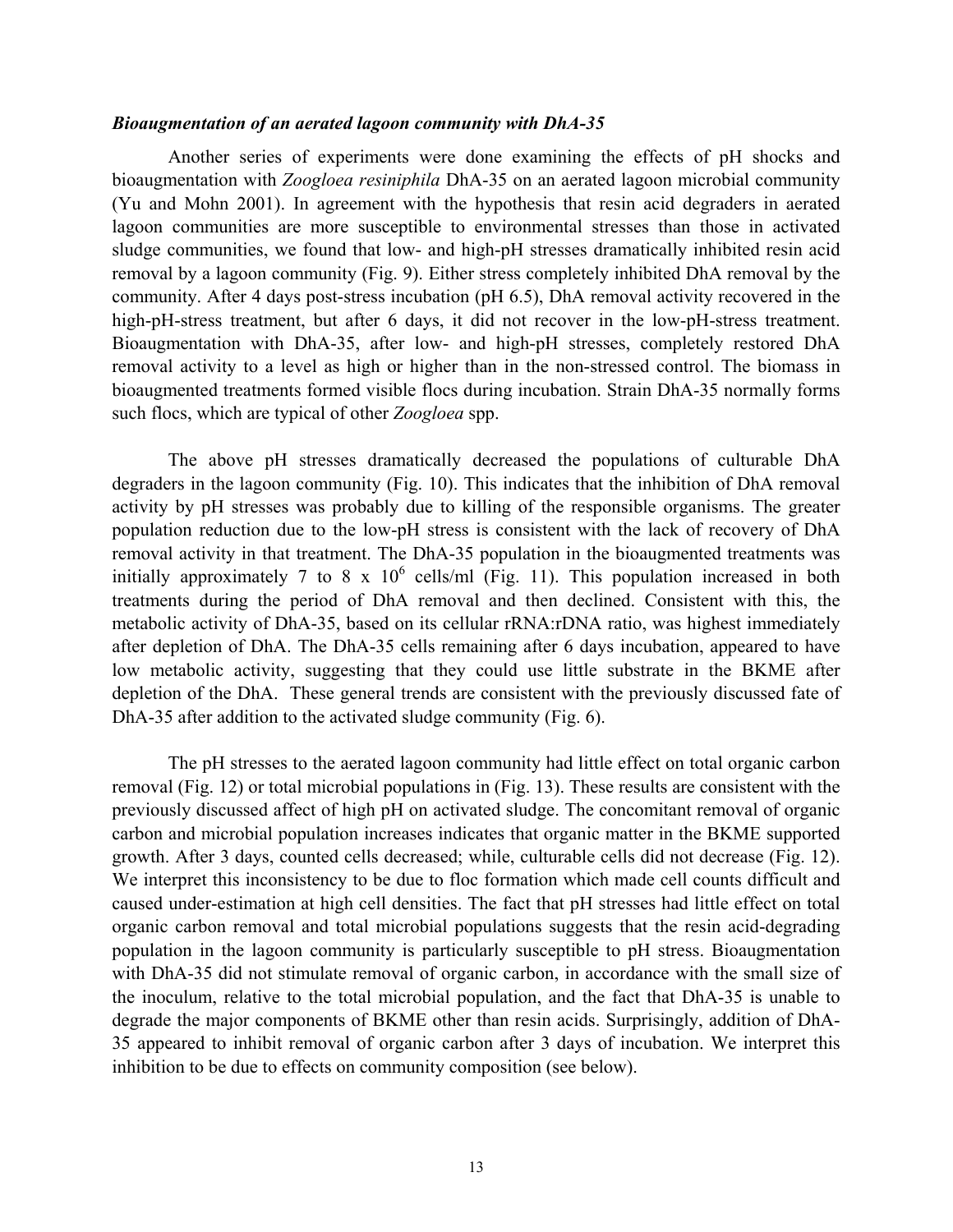In order to assess the effects of pH stresses and bioaugmentation on the structure of the aerated lagoon community, we analyzed ribosomal intergenic spacer length polymorphism fingerprints. The different bands on the electrophoretic gel represent different bacterial populations, and the intensity of each band is a function of population size. As expected, every reactor initially had a similar fingerprint (Fig. 14A), and the time-zero samples clustered together on the basis of similarity (Fig. 14B). This is not surprising because, while the low- and high-pH treatments may have killed many bacteria, the rDNA of those bacteria probably remained detectable for some time until the cells decomposed. The percent similarity among the time-zero samples ranged from 84 to 63%. One intense band of approximately 1.4 kb was common to all the treatments, suggesting the presence of one or more predominant populations that yield this band.

In every bioreactor, temporal changes in community composition were apparent (Fig. 14). The control day 3 fingerprint appears anomalous; otherwise, trends are consistent within each treatment, evidenced by the fact that day 3 and 6 samples of each treatment cluster. The relatively subtle changes in the control from days 0 to 6 may be due to adaptation of the microbial community to the experimental conditions, particularly the temperature  $(30^{\circ}$ C), which was lower than in the source lagoon  $(42^{\circ}C)$ , as well as to depletion of substrates (TOC). It was expected that the low- and the high-pH stresses would selected acid-tolerant and alkaline-tolerant populations, respectively. Accordingly, the pH stresses, without bioaugmentation, had clear affects on the fingerprints, consistent with increases in some populations and decreases in others. Some of the changes were common to low- and high-pH stresses; while others were unique to one or the other. The most intense bands generally persisted in all non-bioaugmented reactors.

Bioaugmentation had a dramatic impact on community fingerprints, evidenced by the very distinct clustering of the fingerprints from samples from the bioaugmented reactors (Fig. 14). A single band of approximately 1.3 kb, attributable to DhA-35, is clearly evident in samples from bioaugmented treatments. In agreement with the PCR anaysis (Fig. 11), the RIS-LP analysis shows extensive growth of the inoculum. Several other intense bands entirely disappear from or appear in the fingerprints of the inoculated treatments, suggesting that the presence of DhA-35 led to large decreases or increases of certain populations in the community. Notably, the combination of low-pH stress and bioaugmentation led to the loss of the 1.4 kb band, which remained predominant in all other treatments. It is interesting to note, that this apparently substantial change in the community composition occurred in the one treatment with low TOC removal activity (Fig. 12). Aside from the 1.4 kb band, most major changes were common to both low- and high-pH-stressed, bioaugmented treatments. Floc formation associated with DhA-35 may have caused strong selective pressure for or against certain populations.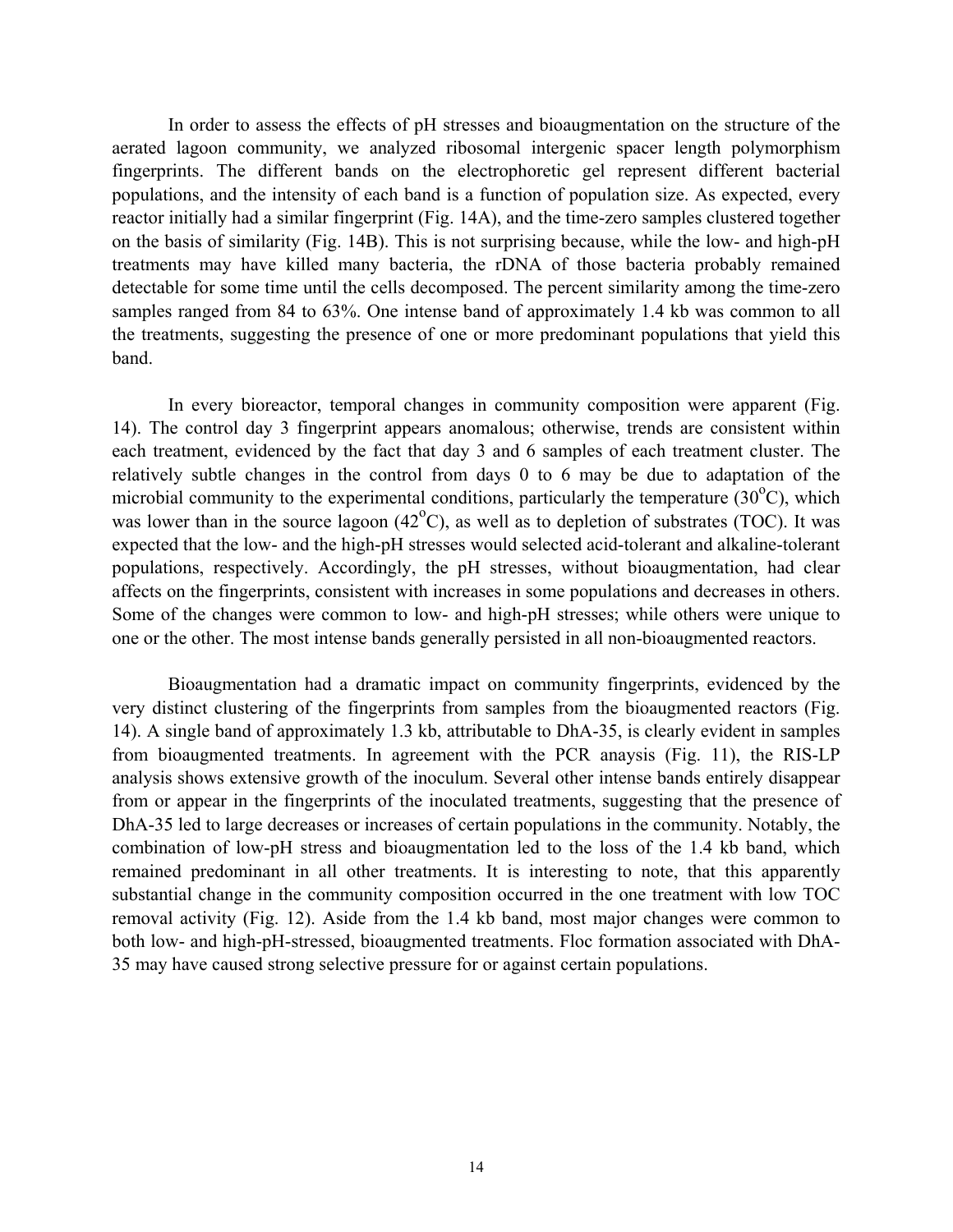

**Fig. 9.** DhA removal by aerated lagoon biomass stressed with high pH (pH 10) for 1 hour (open squares and open circles) or low pH (pH 3) for 1 hour (closed squares and closed circles). Squares indicate treatments bioaugmented with strain DhA-35. Triangles indicate control with no pH stress.



**Fig. 10.** Culturable DhA degraders in an aerated lagoon community. Triangles, control; open squares, high-pH stress; closed squares, low-pH stress. Populations were estimated by a mostprobable number assay.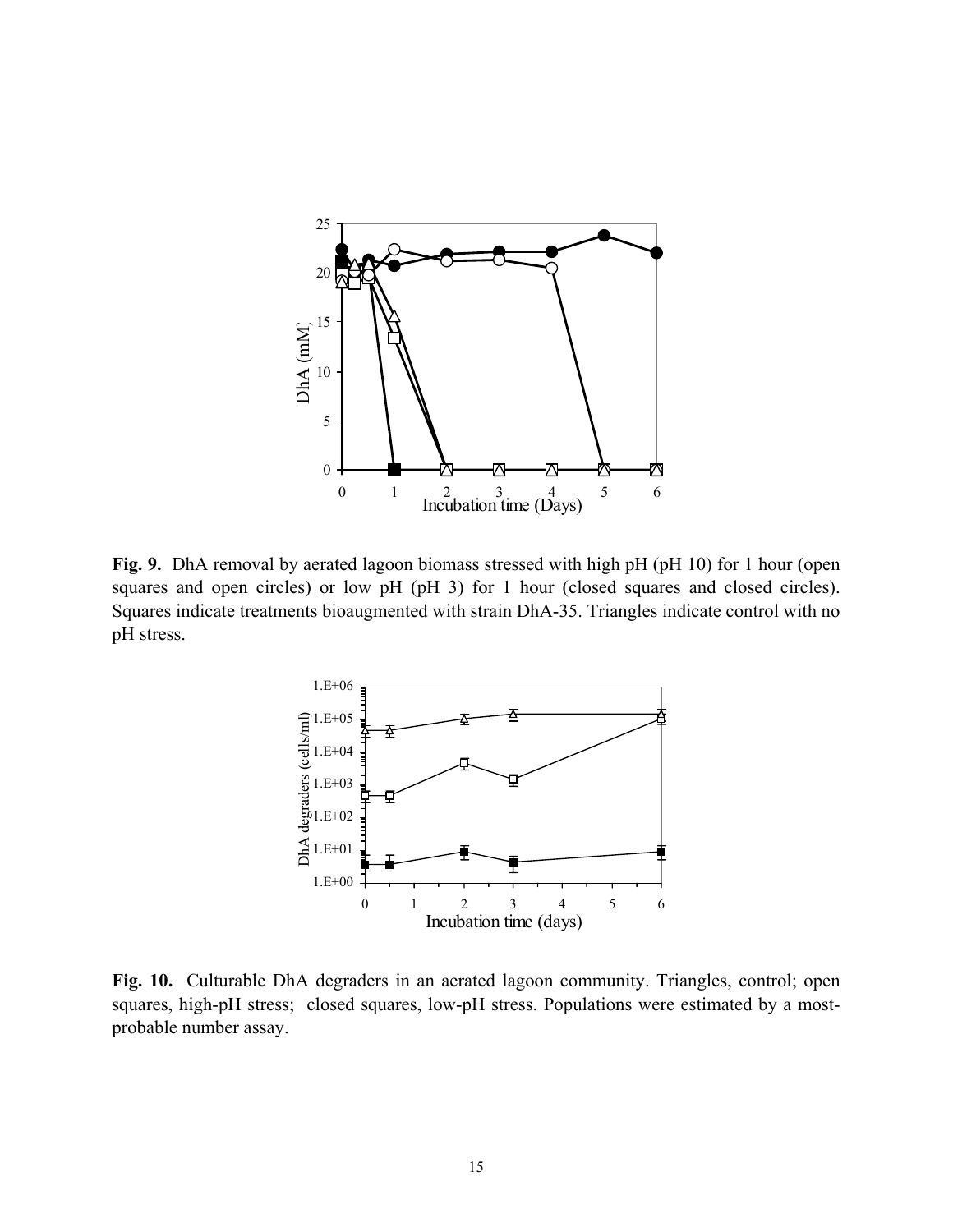

**Fig. 11.** Changes in the population (rDNA) and metabolic activity (rRNA:rDNA ratio) of strain DhA-35 in an aerated lagoon community. The rRNA and rDNA were assayed by species-specific competitive PCR and RT-PCR assays.



**Fig. 12.** Removal of total organic carbon from BKME by an aerated lagoon community.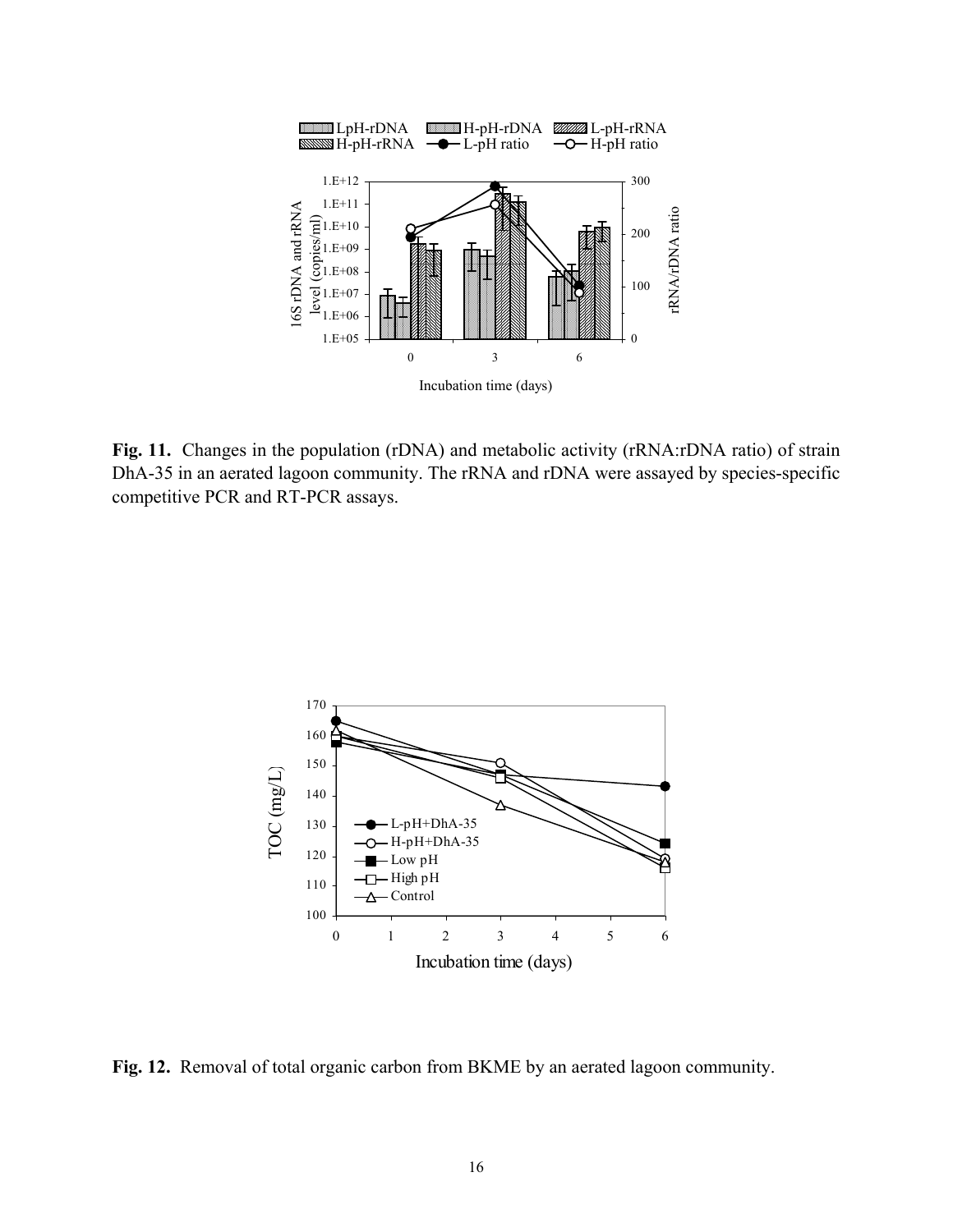

**Fig. 13.** Total microbial populations in non-bioaugmented treatments of an aerated lagoon community. Upper panel, culturable heterotrophs estimated by most-probable number assay (values on days 3 and 6 may have exceeded upper limit of assay). Lower panel, acridine orange direct counts of cells. Triangles, non-stressed control; solid squares, low-pH treatment; open squares, high-pH treatment.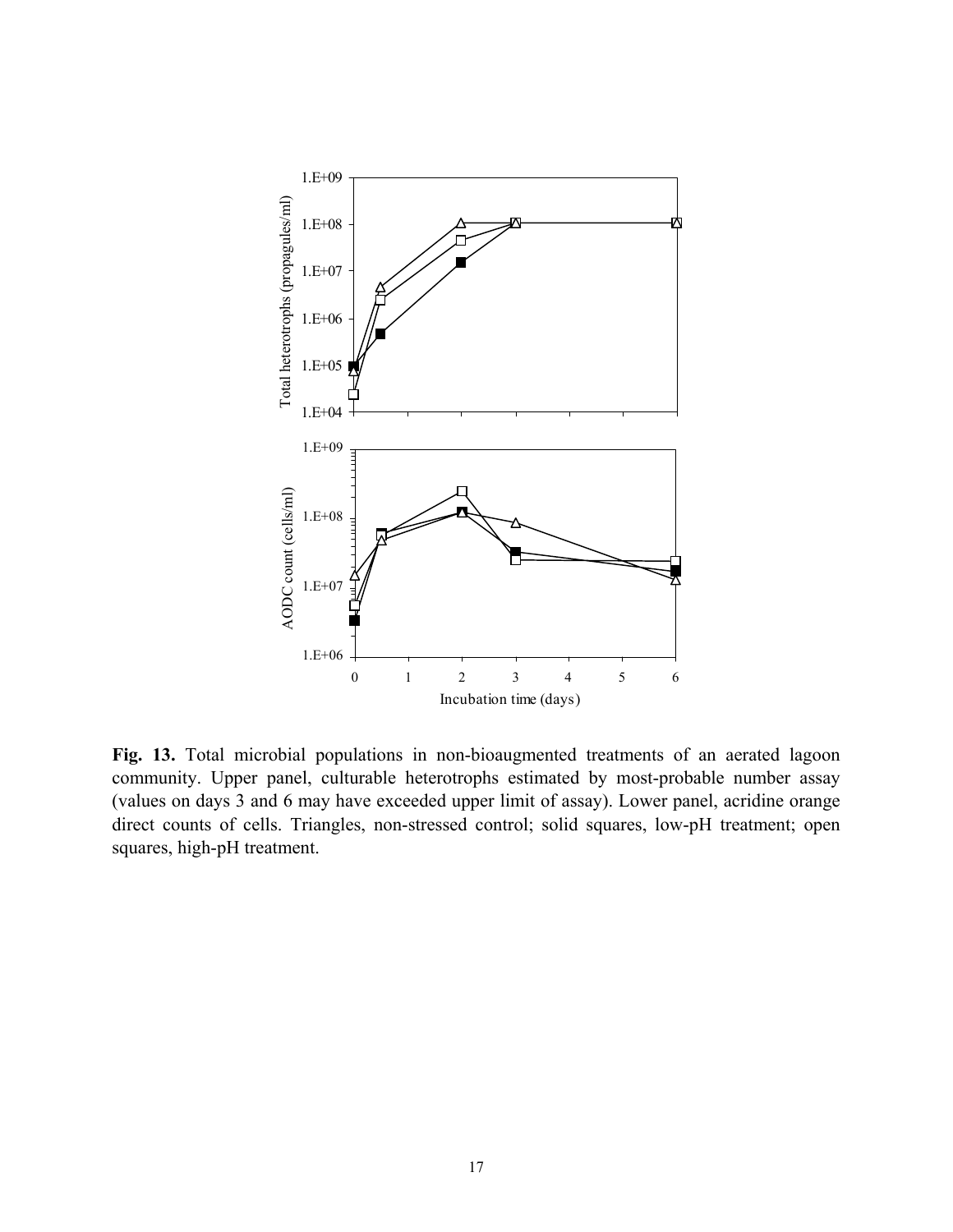

**Fig. 14.** Ribosomal intergenic spacer length polymorphisms fingerprints of bacterial communities (A) and cluster analysis based on percent similarity of fingerprints (B). Lane designations: kb, 1 kb ladder; D, DhA-35; L-D, low pH treatment augmented with DhA-35; H-D, high pH treatment augmented with DhA-35; L, low pH treatment; H, high pH treatment; C, control. The numbers 0, 3, and 6 indicate the sampling time (days). Bar indicates 10% dissimilarity.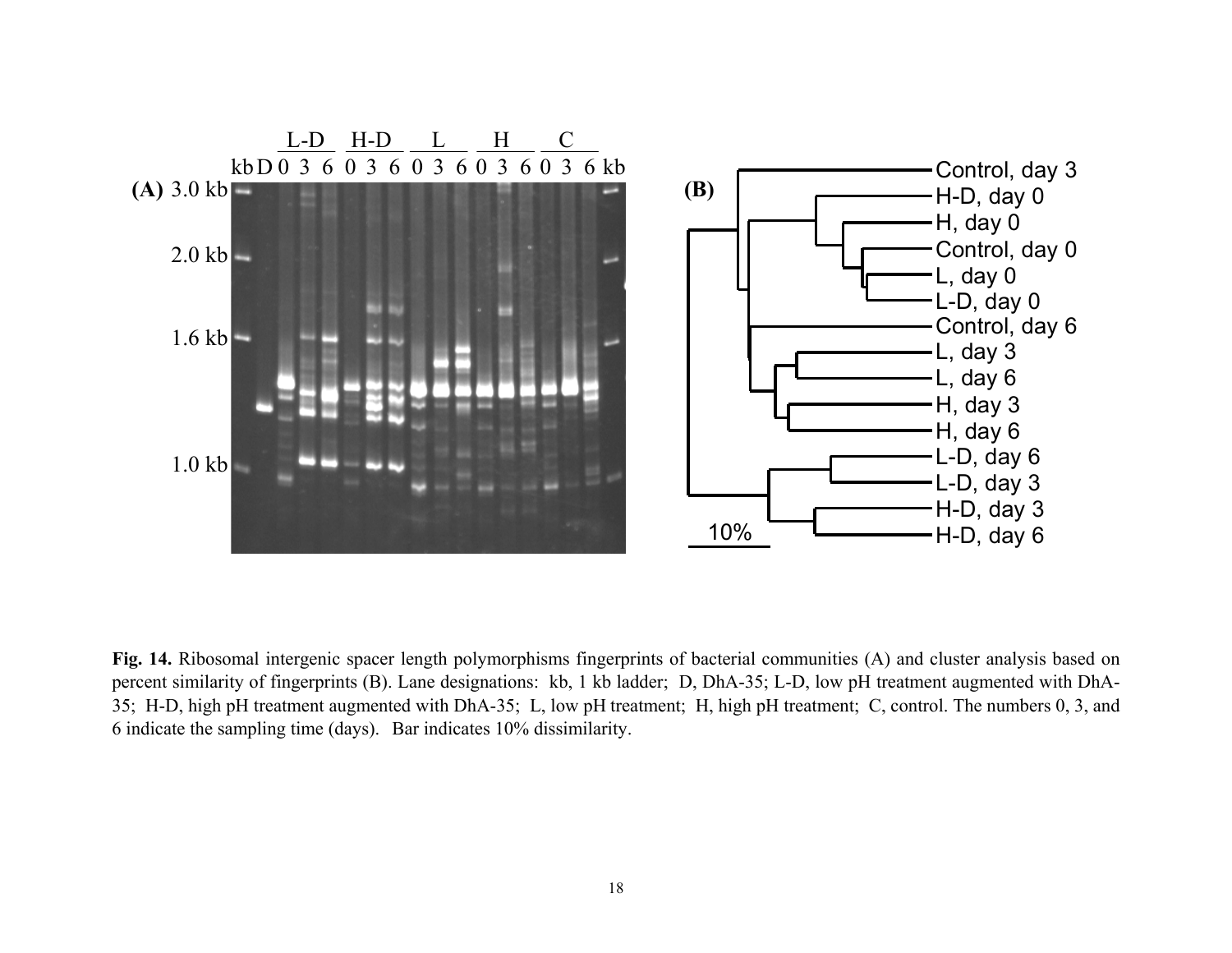## **CONCLUSIONS AND MANAGEMENT APPLICATIONS**

- 1. Resin acid-degrading bacteria are adapted to a wide range of environmental conditions, including extreme temperatures, scarce oxygen and scarce nitrogen. Many of these conditions occur in biotreatment systems, consistently or occasionally. Resin acid-degrading strains with appropriate characteristics have potential for bioaugmentation of treatment systems in order to improve the efficiency of resin acid removal.
- 2. Resin acid-degrading populations are relatively small components of microbial communities in treatment systems and appear to be particularly susceptible to inhibition by environmental stresses. This inhibition can cause toxicity breakthrough in the systems. In the case of pH stresses, inhibition involves death of a large fraction of the resin acid degraders.
- 3. Molecular probing methods were developed to monitor the population size and metabolic activity of individual resin acid degraders. These methods can be used to specifically monitor a particular strain introduced into a very complex microbial community.
- 4. Molecular fingerprinting methods were developed to monitor changes in the composition of bacterial communities in treatment systems. These methods can detect the impact on the microbial community of environmental stresses and introduced strains. These methods are not yet practical for routine use in mills, but it should be possible to achieve this goal.
- 5. Resin acid-degrading bacterial strains consistently survived when added to microbial communities from activated sludge or aerated lagoon systems. These strains were metabolically active and increased the resin acid removal activity of the communities. Inocula of  $10^5$  cells/mL were effective, and lower cell densities should be tested. The efficacy of inocula should be confirmed on larger experimental scales, and the cost of bioaugmentation of full-scale treatment systems should be determined.
- 6. Resin acid-degrading strains may have useful applications in response to treatment system inhibition caused by transient environmental stresses such as black liquor spills.
- 7. Resin acid-degrading strains may have useful applications in preventing failure of toxicity removal in treatment systems. When conditions known to be potentially inhibitory occur, such as high summer or low winter operating conditions, system shut-downs for mill maintenance or shifts in system pH, appropriate strains can be added to help the microbial community adapt to the new conditions before toxicity breakthrough occurs.